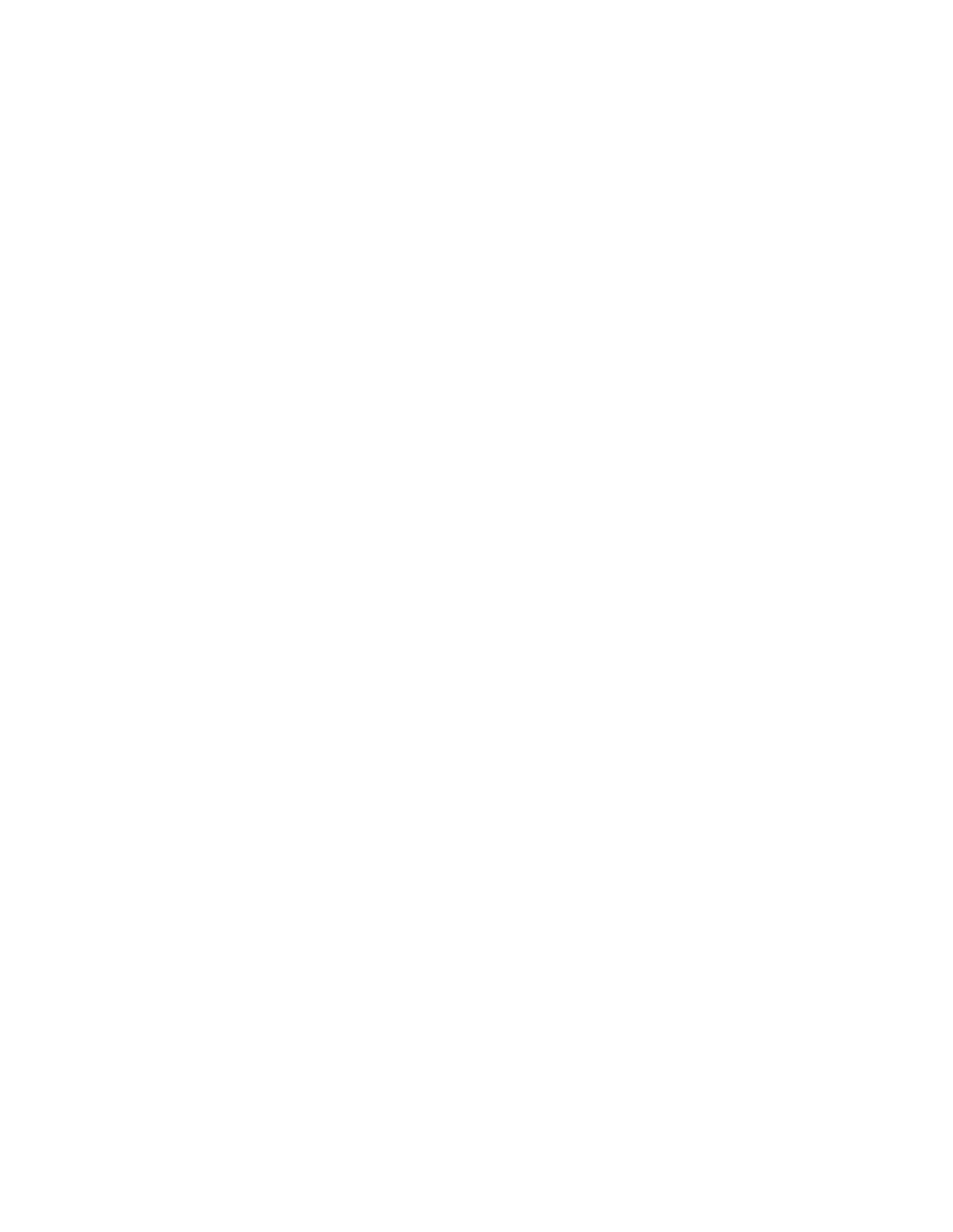# **INTRODUCTION**

The Art and Writing Program provides educators with a rich curriculum that develops a wide range of students' literacy skills by helping them to observe and then write about art from the permanent collection of the Wadsworth Atheneum Museum of Art. Each instructional unit is designed for a specific grade level and focuses on one form of writing: narrative, descriptive, or expository. The program includes a museum visit and three pre‐ and post‐museum visit lesson plans for classroom and art room use. The Art and Writing Program was implemented in spring 2016 at two public elementary schools in Waterbury, CT: Chase Elementary School and Woodrow Wilson Elementary School. To introduce the program, teachers were invited to participate in a professional development session held at Chase Elementary School and facilitated by the Wadsworth's School and Teacher Program Specialist, Johanna Miller. Following the professional development session, teachers and students attended scheduled visits to the museum and many implemented the lessons. The Art and Writing Program was also the subject of a short‐term initial evaluation in spring 2016.

#### **Key Findings**

- Of the 11 teachers who responded to a final survey, all rated the quality of the professional development session *good* or *excellent* and all but one considered it to be *important* or *very important* to their ability to implement the lessons.
- All respondents were pleased with the lessons and curriculum, rating the individual lessons *good* or *excellent*, with the exception of the museum visit, which one teacher rated *fair*. Seven of the ten respondents rated the overall program as *excellent*.
- Based on observations and surveys, student engagement with the program was good. From student responses, the museum visit had the biggest impact; the majority of responses to the question asking them to name one thing they learned and what they liked the best focused on what they saw on their docent‐led tour.
- While individual students posed challenges, nine of eleven teachers reported that the program increased observation and critical thinking skills *a lot* and ten of eleven reported that the program *definitely* developed or enhanced skills related to thinking critically about art.
- Teachers reported that the logistics of the museum visit were easy to arrange and the materials provided by the museum were *useful*, particularly the art posters, disc with images, and lesson plans. The main logistical challenge reported was completing the lessons in the spring, given other deadlines (seven reported this as *somewhat challenging*), and completing the lessons in a regular classroom period (five reported as *somewhat challenging*).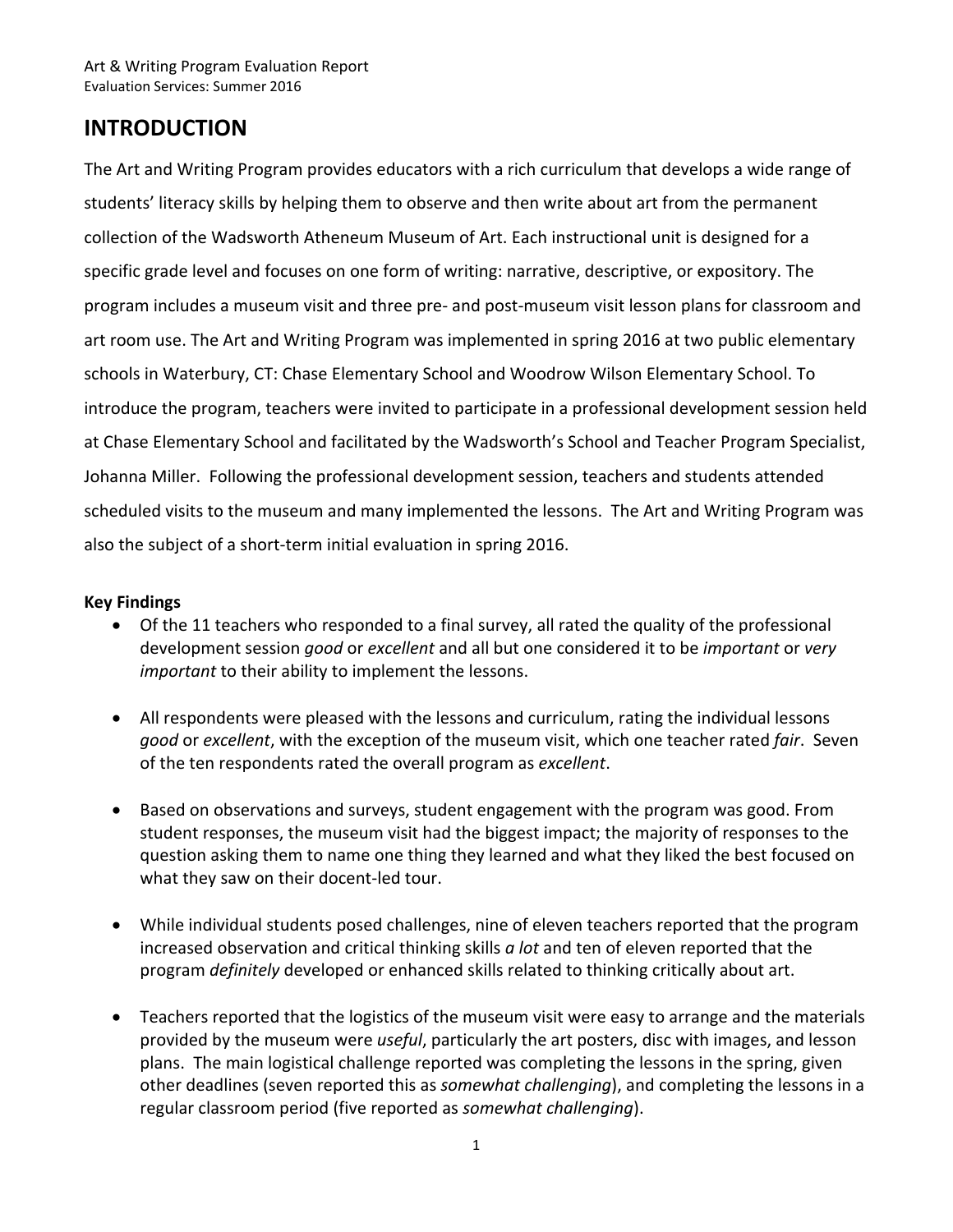#### **Evaluation**

The Art and Writing Program was the subject of a short-term initial evaluation involving teachers and students at the two schools. The evaluation focused on both implementation and early student and teacher outcomes. Two key questions were addressed and multiple data collection strategies were used to answer them.

#### Evaluation questions

- 1. How effectively was the Art & Writing Program implemented?
	- a. Effectiveness of the teacher professional development session
	- b. Completion of all four program lessons
	- c. Teacher satisfaction with the professional development session and each lesson
	- d. Student engagement during each unit
- 2. How and to what extent did the program support desired teacher and student outcomes?
	- a. Teacher use of skills/strategies promoted through Art & Writing Program
	- b. Student response to program and use of skills to strengthen writing

#### Data collection methods

Data to answer the questions were collected through four key strategies at the two partner schools in the Waterbury school district. This included **post‐lesson (n=27) and a final survey (n=11), of all participating teachers at Chase Elementary school and the art teacher from Wilson Elementary**  regarding the professional development, what happened during each lesson, and what their intentions were regarding ongoing use of the strategies and materials; **surveys of Chase Elementary 5th grade students (n=42)** to obtain their feedback about the lessons, **observations of students and teachers**  (n=14 classes) during the professional development session (March 21<sup>st</sup>, teachers only) and during each lesson (introductory classroom sessions, art-making, museum visits, and final classroom lessons) at each grade level; and **review of student work.** The entire evaluation project was undertaken using participatory strategies designed to enhance the potential for future internal evaluation.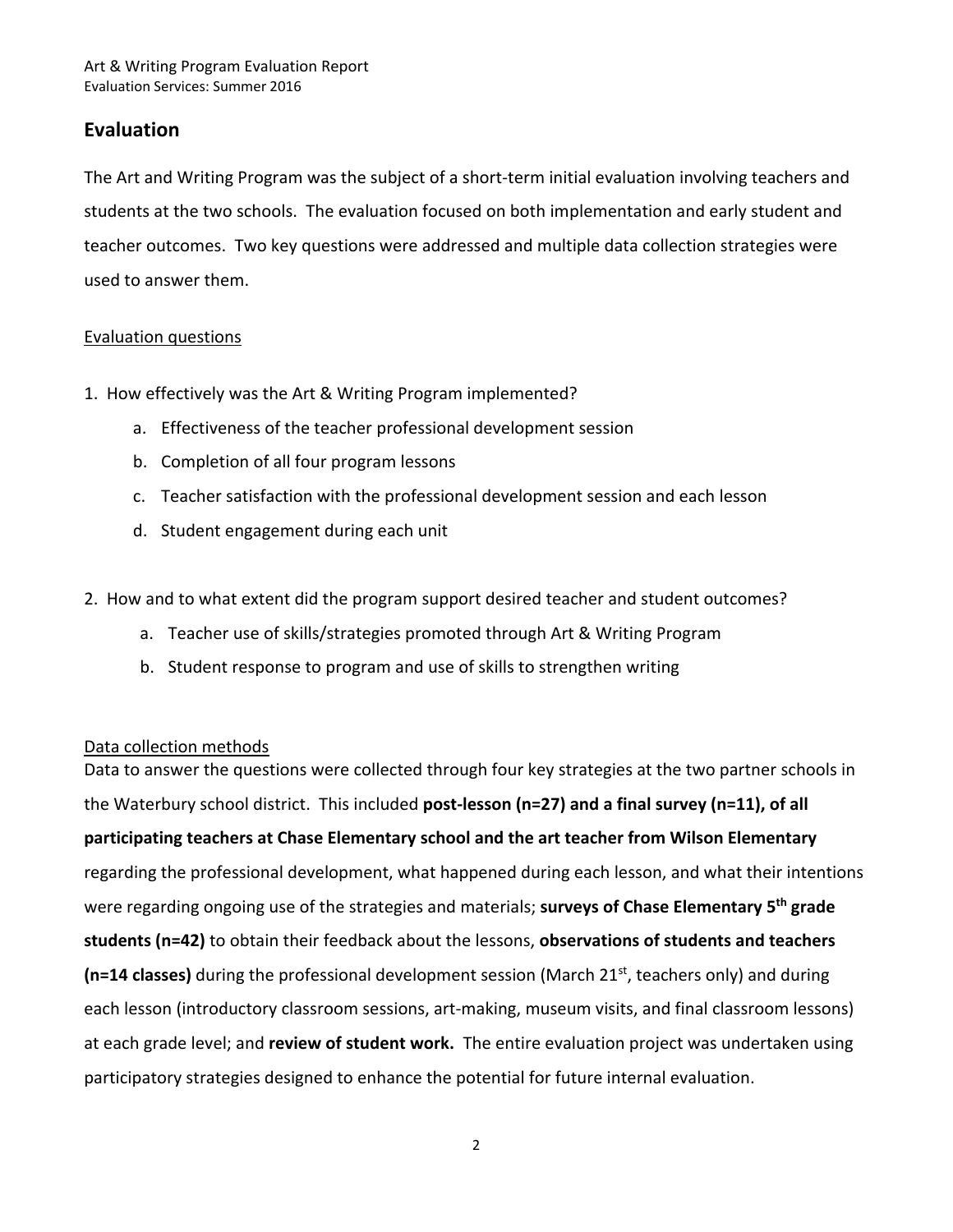| <b>Grade 3 - Narrative Writing</b>                      | <b>Observation</b> |  |
|---------------------------------------------------------|--------------------|--|
| Lesson 1: Reading Portraits                             | Part 1 of 2        |  |
| Lesson 2: Museum visit                                  | Yes                |  |
| Lesson 3: Art-Making Activity, Illustrating a Narrative | Yes                |  |
| Lesson 4: Night at the Museum                           | Yes                |  |
| <b>Grade 4 - Descriptive Writing</b>                    |                    |  |
| Lesson 1: Examining the Evidence                        | Part 1 of 2        |  |
| Lesson 2: Museum visit                                  | No                 |  |
| Lesson 3: Art-Making Activity, Stepping into the Scene  | Part 1 of 2        |  |
| Lesson 4: The Mystery of the Missing Setting            | Yes                |  |
| Grade $5 -$ Expository Writing                          |                    |  |
| Lesson 1: Comparing Portraits                           | Part 1 of 2        |  |
| Lesson 2: Museum visit                                  | Partial            |  |
| Lesson 3: Art-Making Activity, Me + You                 | Part 1 of 2        |  |
| Lesson 4: Competitive Candidates                        | No                 |  |

#### **Observations Conducted**

All survey instruments and observation protocols were customized for use with the Art and Writing Program (instrument copies are available on request), and training was provided to Wadsworth staff so that internal evaluation could be conducted for future Art and Writing Program implementation.

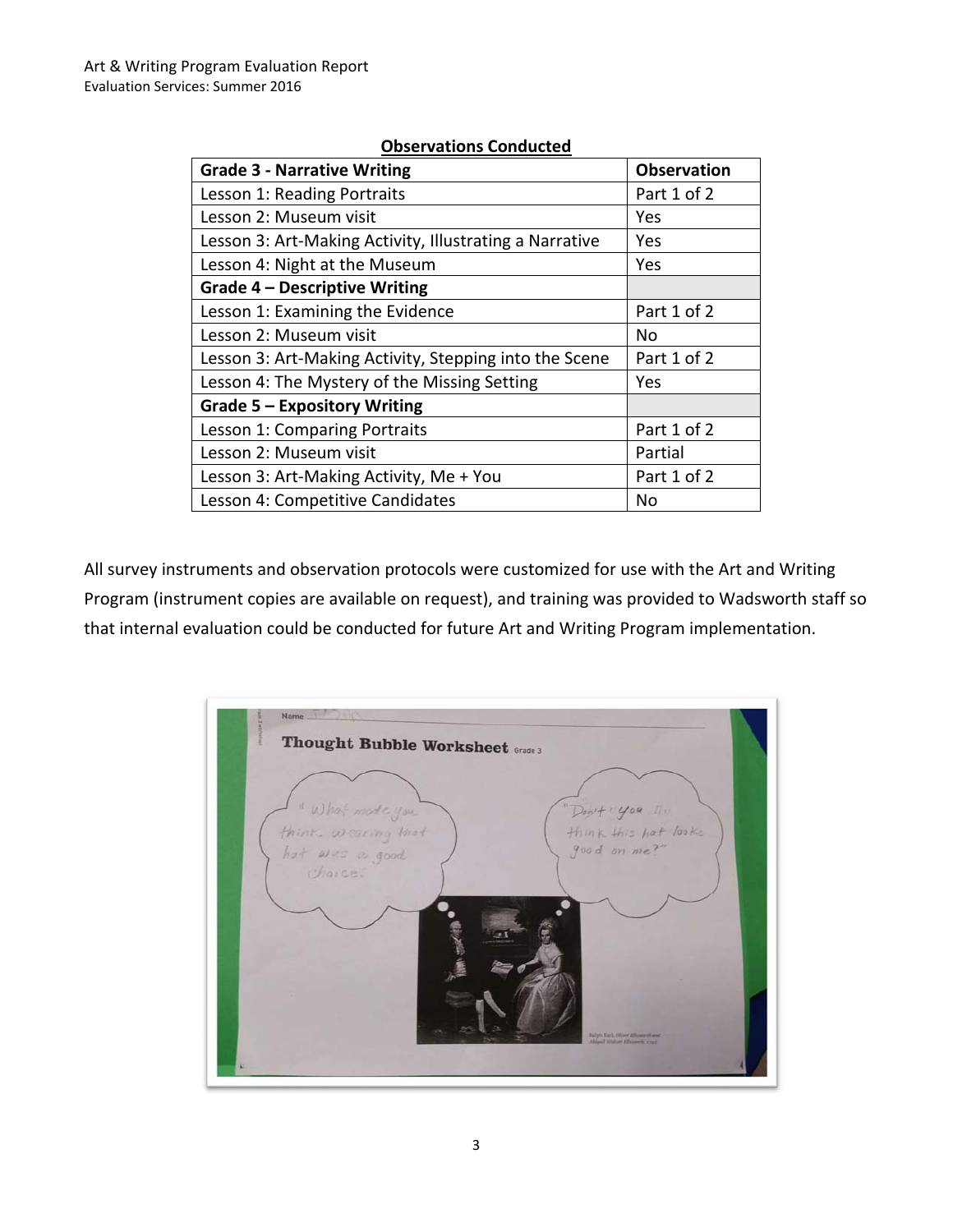## **FINDINGS**

 $\overline{a}$ 

All 3<sup>rd</sup>, 4<sup>th</sup> and 5<sup>th</sup> grade teachers and both art teachers at the two Waterbury schools (10 at each school) were invited to participate in the Art and Writing Program. $1$  The response by students and teachers to the Art & Writing Program was generally positive and definitely instructive. While there were challenges, both observed and reported, due to the timing of the program in the school year, participants were enthusiastic about the idea of using the materials again in the future and overwhelmingly positive about working with the staff of the Wadsworth Atheneum Museum of Art.

#### **Effectiveness of the Teacher Professional Development Session**

A professional development session for the Art & Writing Program was held on the evening of March 21, 2016. This session was intended to introduce the teachers from both elementary schools to the Art & Writing Program curriculum that they would be implementing in their  $3^{rd}$ ,  $4^{th}$ , and  $5^{th}$  grade classrooms. Twenty‐five classroom teachers, art teachers, and administrators attended the session, in which the School and Teacher Program Specialist, Johanna Miller, modeled the lessons for the teachers, so that they could get the perspective of their students participating in the program. She also took the time to review all of the materials that were being provided to the teachers, as well as giving the teachers time to meet in grade‐level small groups to practice a lesson plan. Throughout the professional development session, teachers were actively engaged and interested (answering questions, offering opinions, ignoring phones and talking only about the project). They were able to reflect on the facilitation techniques that Ms. Miller modeled for them and expressed optimism about using the materials in the classroom. When asked about the professional development session as part of the final survey, all 11 of the teachers who completed the survey (100%) responded that attendance was important (including 4 who indicated it was *very important*, 6 who reported it was *important* and 1 who answered it was at least *somewhat important*). All of the teachers gave the session high marks including five (45%) who rated it as *excellent* and 6 (55%) who rated it as *good*. All but one of the teachers (91%) responded that participating in the professional development session definitely affected their commitment to the project.

 $1$  At least 300 students attended the classes of the participating teachers. All students had an opportunity to visit the Wadsworth during spring 2016.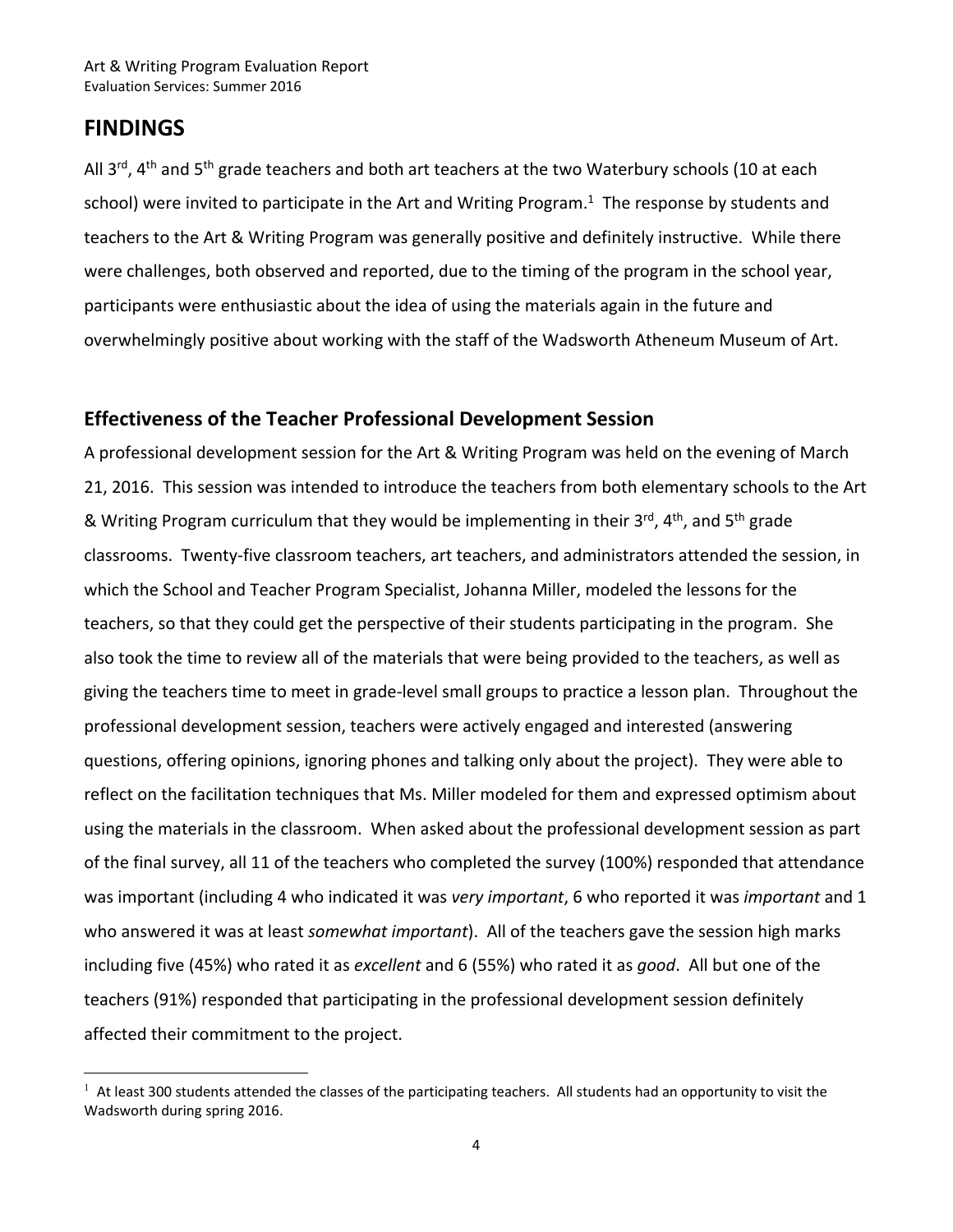#### **Feedback on the Program Lessons: Content, Materials, and Student Benefits**

Feedback was provided by two or more teachers for each of the lessons via individual lesson surveys. Many teachers confirmed that lesson implementation went well, that they used many of the materials and resources, and that they found them useful (although this varied somewhat by grade and lesson and type of materials). They also reported that students benefitted from the lessons. Specifically, teachers from each grade level reported that their students used critical thinking skills during the lessons and developed level three art vocabulary. Additional specific details are available in the appendix.

#### **Feedback on the Museum Lessons and Visit: Materials, Student Benefits, and Interest**

Feedback was also provided by teachers from each level about preparation for visiting the museum and lessons conducted during the visit. Most teacher respondents reported that they found the Introductory Classroom lesson very useful for preparing students to discuss works of art at the museum. The responding teachers, especially those teaching 3<sup>rd</sup> and 5<sup>th</sup> grade students, also found the Teacher Curriculum Resource useful. Additionally, all of the 3<sup>rd</sup> grade teachers reported that all of their students expressed interest in returning to the Wadsworth Atheneum Museum of Art; this was true for many of the 4<sup>th</sup> and 5<sup>th</sup> grade students too. Lastly, teachers reported via the surveys that many of their students experienced important benefits/outcomes from the museum‐based lessons such as using critical thinking skills to interpret works of art while at the museum, recognizing similarities between art and writing, and exercising their oral presentation skills. More specific findings about student benefits/outcomes are presented in the appendix.

Teachers provided a few more details about their experiences with and the value of the lessons and preparatory materials through their comments. For example, one 3rd grade teacher said "*Most of my students have never been exposed to this type of art before. I felt the lessons helped them***.**" Another teacher commented that the lessons "*helped introduce students to new terminology as well as getting them to think critically about choices artists make and how those choices can tell us a lot about the meaning of their artwork*." A fourth grade teacher reported that the students "*were excited to see the 'real' works of art*," and a 5th grade teacher said the lessons "*helped students make relevant* 

5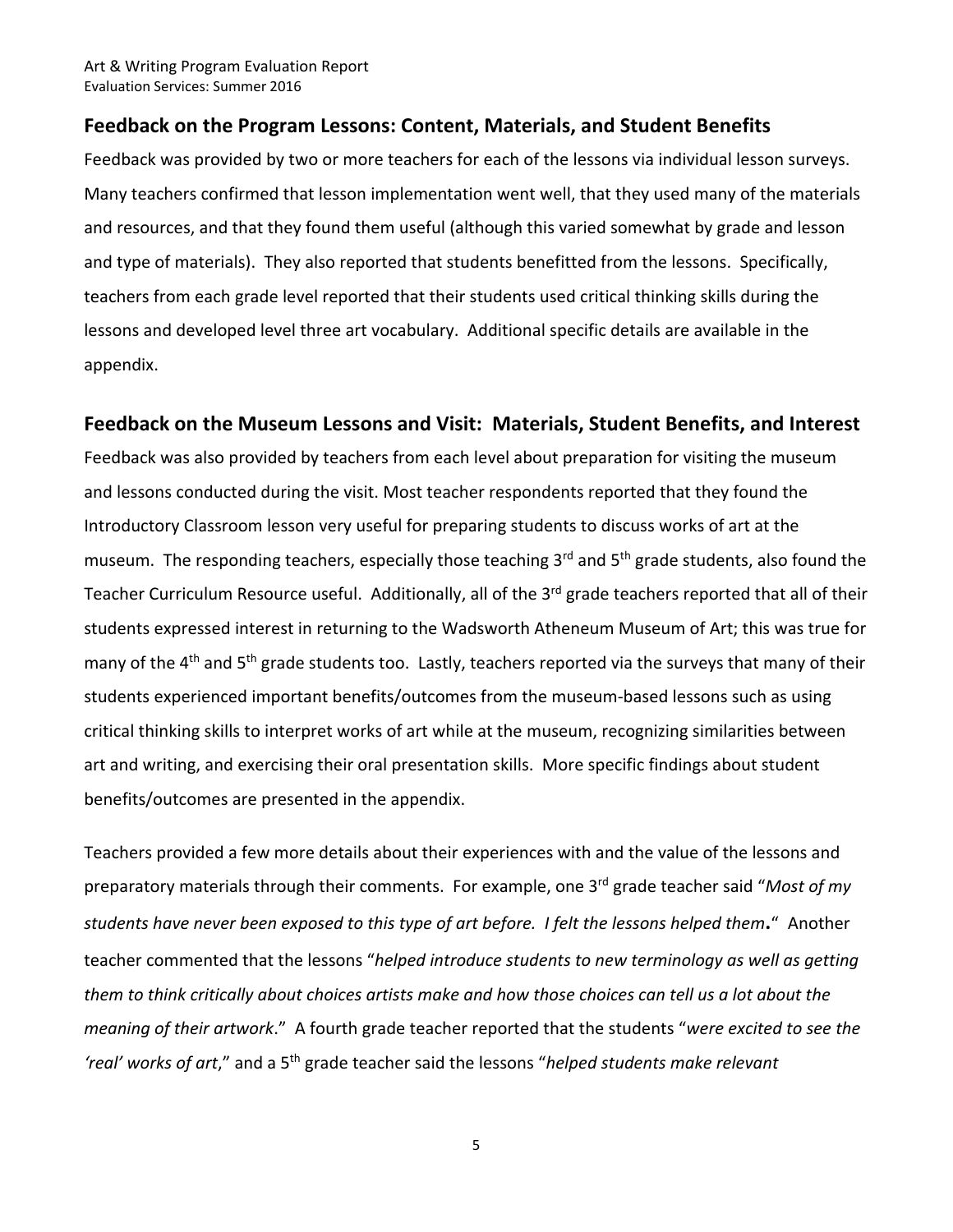*connections to their classroom learning*. *It really engaged students because they saw the familiar works we already discussed*." 

As shown by the following comments, teachers and students especially appreciated their docent‐led tours.

# **What was the most memorable thing about the docent‐led tour?**  "*She was very knowledgeable about the art work she presented to the students. She knew how to make the students be participants in the discussion about art."*

*"Our docents were very knowledgeable and worked well with our students."* 

*"Our most memorable thing: seeing the students get so excited when we walked by the husband/wife artwork."* 

*"The most memorable thing was the careful discussion about each piece of art shown to the students."* 

*"Our docent asked for everyone's name and used the students' names to speak to them and ask them questions and this I thought kept the students engaged."* 

*"Most memorable for us – the way the docent really emphasized the line, shape, color and form for the students."* 

The visits also inspired some suggestions from participating teachers. A third grade teacher confirmed that the visit did not require any adjustments, but did request additional trips. Unfortunately, two of the fourth grade tours reportedly did not include opportunities for the students to see the art they had been studying through the Art & Writing lessons. They were very disappointed. One of their teachers commented that it was "*really important to show and spend time observing and discussing the works*  of art presented in the introductory and follow-up lessons." A second 4<sup>th</sup> grade teacher also suggested that a hands-on activity would have been useful. A 5<sup>th</sup> grade teacher also suggested that more time, and "*more integrated writing activities would be beneficial for the students*."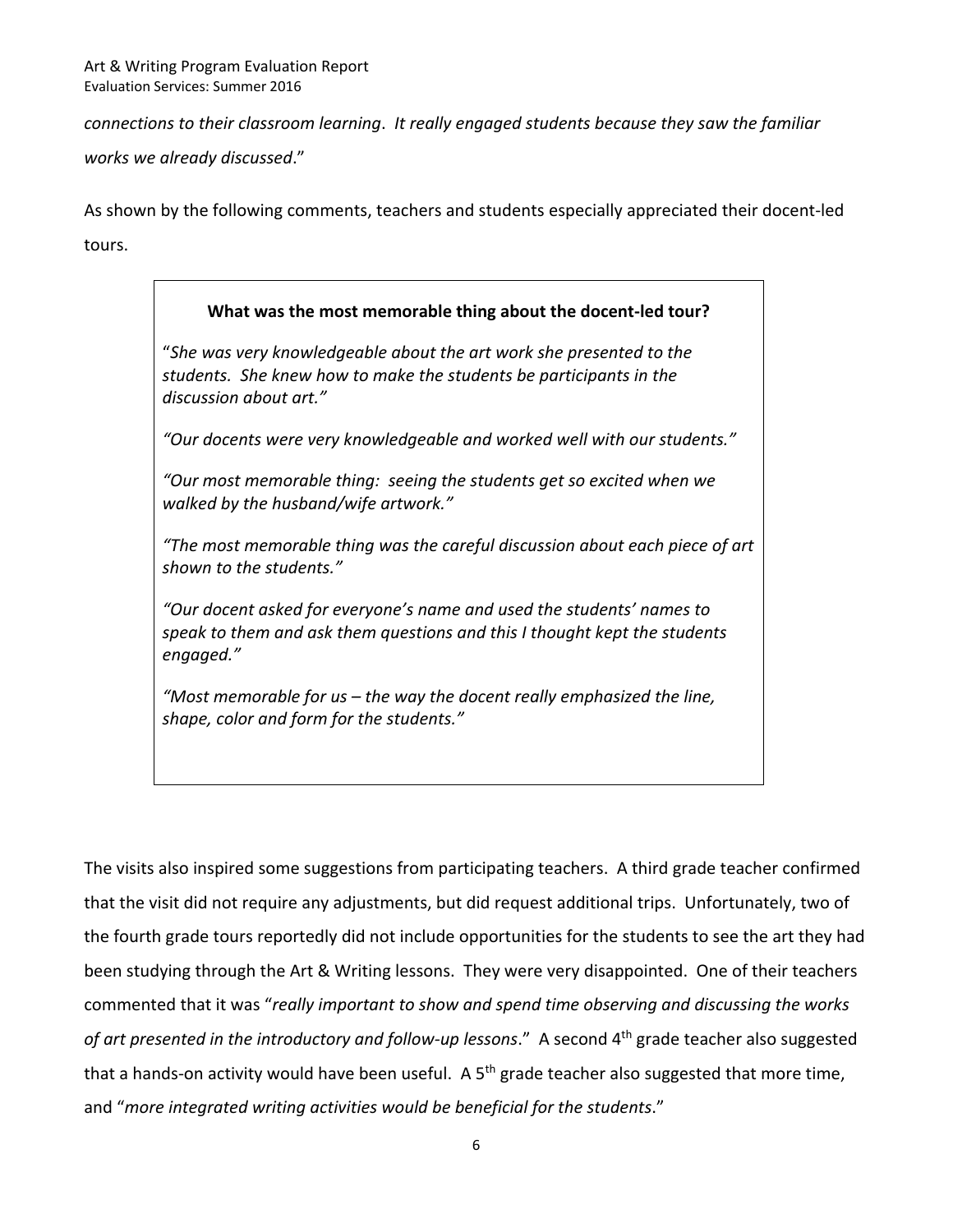## **Teacher Use of and Satisfaction with the Individual Lessons and Resources**

According to their reports on the final teacher survey (n=11), most responding teachers completed Lesson 1 and the Museum Visit, but only about half reported using the closing classroom lesson. Those who used the activities mostly gave them very positive ratings. As shown in Table 1, with one exception, all responding teachers rated both the overall program and each lesson as either *good* or *excellent*.

|                      | Fair | Good | <b>Excellent</b> |
|----------------------|------|------|------------------|
| Program overall      |      | 30%  | 70%              |
| Lesson 1: classroom  |      | 44%  | 56%              |
| Lesson 2: Museum     | 10%  | 10%  | 80%              |
| Lesson 3: Art-making |      | 60%  | 40%              |
| Lesson 4: classroom  |      | 43%  | 57%              |

Table 1. Ratings of the Lessons and Overall Program (n=11)

Additionally, most (70%) of the teacher respondents said that they would *definitely* use the program lessons again, and the rest reported they might. All the teacher respondents acknowledged that the lessons aligned with the Common Core standards, and all would recommend the Art & Writing Program to other teachers. They also shared feedback on what they considered to be the most and least effective lessons.

| Most Effective Lessons                                                                                                                                                               | Least Effective Lessons                                                                                                                                                                                                                                                                                                                                                                                                     |
|--------------------------------------------------------------------------------------------------------------------------------------------------------------------------------------|-----------------------------------------------------------------------------------------------------------------------------------------------------------------------------------------------------------------------------------------------------------------------------------------------------------------------------------------------------------------------------------------------------------------------------|
| "The intro lesson [lesson one] because the<br>students were able to talk about the Picasso in<br>very objective terms by using the elements of art<br>or interpreting what they saw" | "I felt that the follow up lesson after the museum was a<br>little unfocused. There were plenty of questions to get the<br>students talking about the artwork but the real objective<br>seemed to be the identification of missing elements and<br>then to have the students write about it. I ended up<br>spending a lot of time talking about other components of<br>the artwork rather than getting to the actual task." |
| "I liked [lesson one] because I feel it helped<br>prepare my students to compare and contrast<br>two paintings when they were at the museum."                                        | "The museum docent did not lead the students on a tour of<br>the work that the students were focusing on at school."                                                                                                                                                                                                                                                                                                        |

As shown in Table 2, with one exception, all responding teachers indicated via the final teacher survey that all the resources, especially the Artwork reproduction (posters) were *useful or very useful.*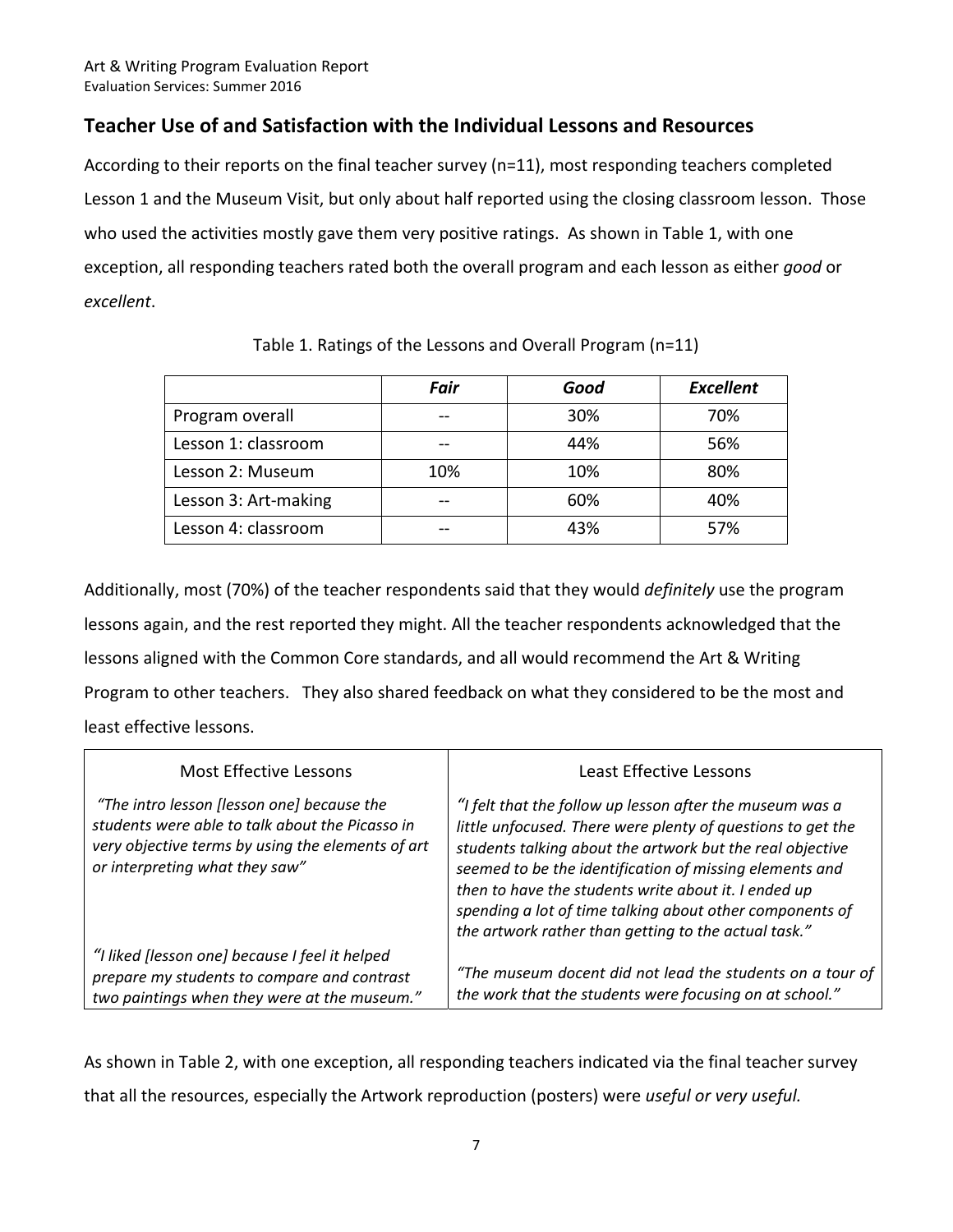|                                     | <b>Not Useful</b> | <b>Useful</b> | <b>Very Useful</b> |
|-------------------------------------|-------------------|---------------|--------------------|
| The artwork reproductions (posters) |                   | 18%           | 82%                |
| The Lesson Plans                    | --                | 55%           | 45%                |
| The disc of Program Images          |                   | 55%           | 45%                |
| Student worksheets                  | --                | 73%           | 27%                |
| The tips for teaching from Art      | --                | 73%           | 27%                |
| <b>Extension Activities</b>         | --                | 82%           | 18%                |
| The Glossary of Art Terminology     | 9%                | 73%           | 18%                |

#### Table 2. Ratings of the Resources (n=11)

### **Student Engagement During the Lessons**

Teachers were also asked about how engaged their students were with the Art & Writing Program. As Table 3 below shows, most teachers reported *good* engagement with the lessons, and all but one other teacher characterized engagement as *excellent*.

| Table 3. Student Engagement, (n=11)                |
|----------------------------------------------------|
|                                                    |
| thou waxa angagad and gat a lat qut of the lessons |

**%** 

| <b>Excellent</b> – they were engaged and got a lot out of the lessons | 18% |
|-----------------------------------------------------------------------|-----|
| <b>Good</b> – they were engaged most of the time                      | 73% |
| <b>Fair</b> – they were engaged with some lessons but not others      | 9%  |
| <b>Poor</b> – they were bored with most or all of the lessons         |     |

Teachers also provided the following additional feedback on improving student engagement:

*"I think that student engagement could be increased by spending less time in whole group discussions and more in smaller groups. I also think that even though the focus is on art and writing, some more things could be done to address other learning styles, i.e. kinesthetic, auditory, etc."* 

*"I think that the concept is excellent, however the 3rd grade lesson in art could be broken into several classes. Students in this school have a harder time synthesizing information and need much direct instruction."* 

Teacher feedback was confirmed through observation. As noted on observation protocols, students were far more engaged in the discussion portions of the lessons than when they were asked to work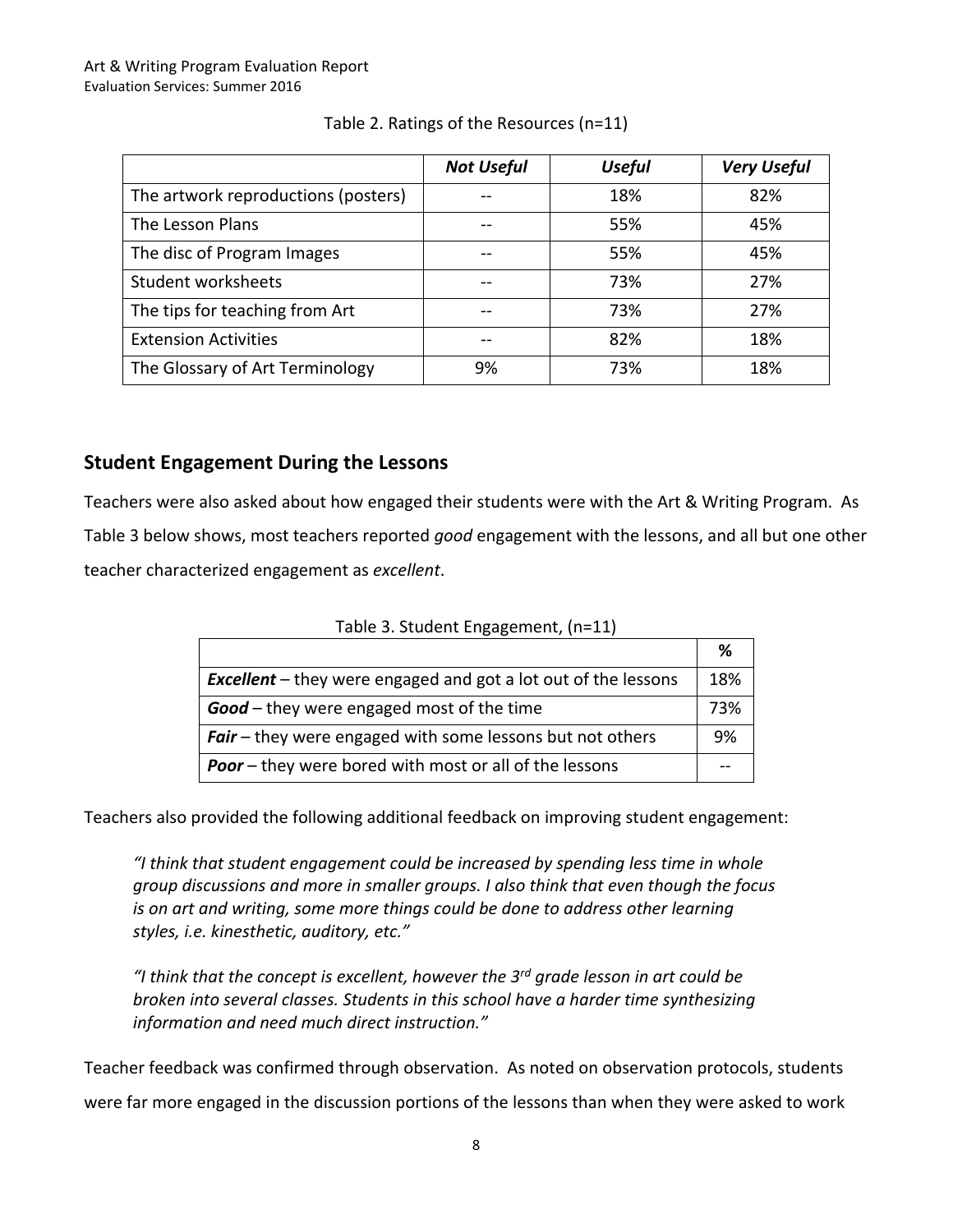individually. The writing and art activities at times were not straightforward enough for the students to grasp: they struggled to start, asked many questions, and did not complete tasks. Teachers were unfamiliar with the new project and resorted to reading verbatim from the curriculum sometimes rather than translating into language that could help students understand more easily.

When given the opportunity to engage in close looking, students were actively engaged and provided answers that showed connections to outside knowledge and classroom learning. For example, in the 3<sup>rd</sup> grade lesson 4 "Night at the Museum," students made sophisticated observations of each portrait individually, as well as comparing the two. Comments included "*She made a mess in her room, there's stuff on the floor and a doll in her hand*" (re the Sargent painting, Figure 1), '*She's celebrating some kind of tradition* [teacher: "why do you say that?] *"She's holding a skeleton skull, it's part of a tradition"* (re the Rivera painting, Figure 2). They quickly identified that the girl in the Sargent painting looked wealthier than the Rivera painting subject, including comparing a dress that fit to one that is too big, shoes versus no shoes, and standing up versus sitting down on a comfortable couch.



 $1\delta\delta/$ *Figure 1.* John Singer Sargent, *Ruth Sears Bacon*, 1887



*Figure 2.* Diego Rivera*, Young Girl with a Mask,* 1939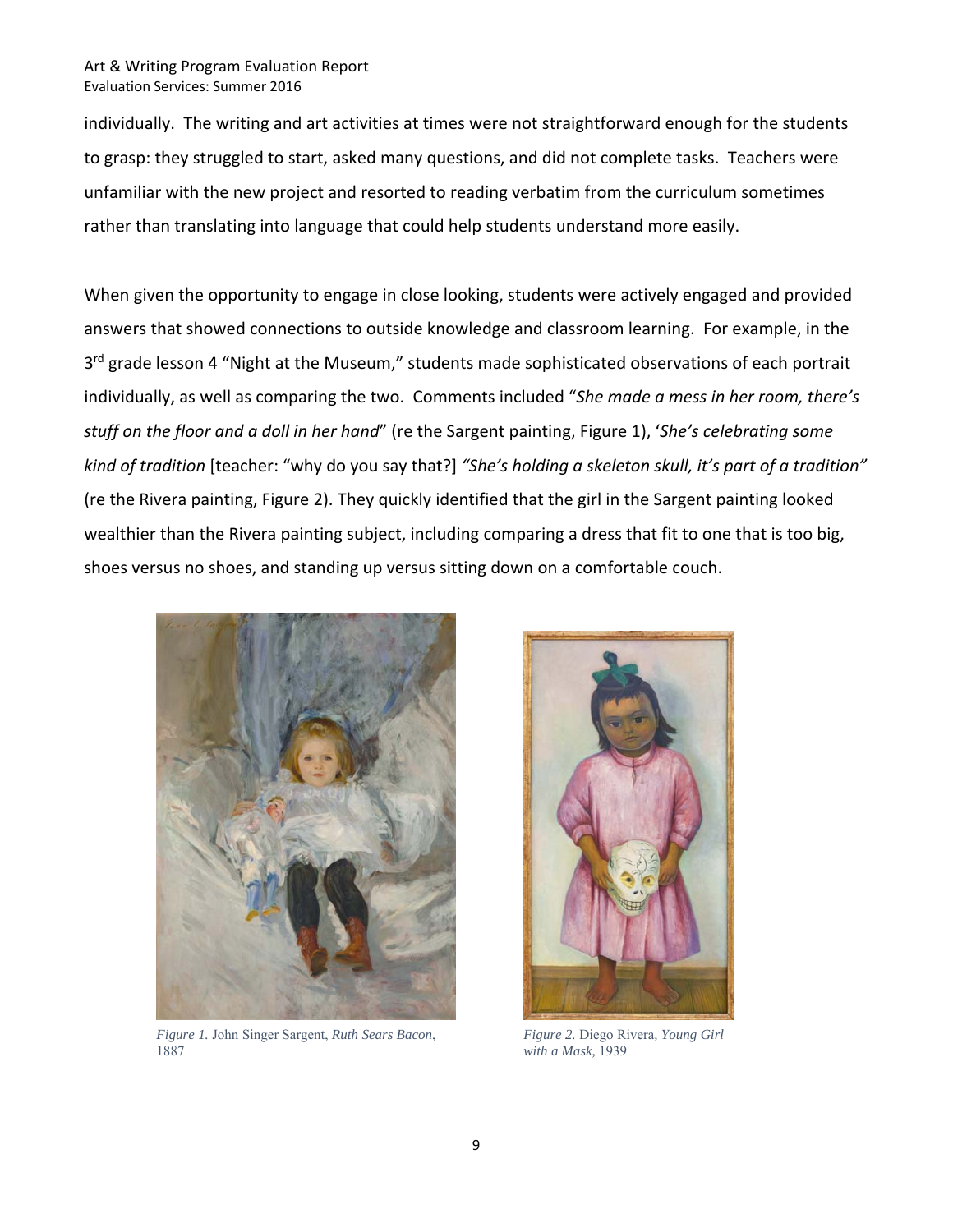The 5<sup>th</sup> grade students participating in the first lesson also showed a strong ability to express their ideas about art. As part of the lesson, "Comparing Portraits," they were asked what they could find out about the subjects in the paintings by looking at them. Answers for the Michael Sweerts painting, *Boy With a Hat*, (Figure 3) in response to prompts included: *"he's in deep thought," "He's looking out the window, sunlight is shining on his face," "he doesn't look wealthy or poor, just in the middle."* When asked about the person depicted in the Benny Andrews painting, *Shades*, (Figure 4) responses included: *"maybe it's a self‐portrait, or how he's feeling," "the artist is saying that it doesn't matter if you're different, since the face represents two races,"* and *"maybe he's a slave who did something wrong and is about to be whipped."* 



*Figure 3* Michael Sweerts*, Boy with a Hat*, c.1655



*Figure 4* Benny Andrews*, Shades,* 1977

Student engagement during art lessons was also strong, but we also observed students struggling to make necessary connections. For example, during one of the 4<sup>th</sup> grade lessons, the students struggled to understand the objective, which was to draw what they saw when they stepped into the painting. Instead, many students drew a copy of the painting itself. Similarly, in a 3<sup>rd</sup> grade class where students were supposed to illustrate a story using comic book style, they struggled both when they had to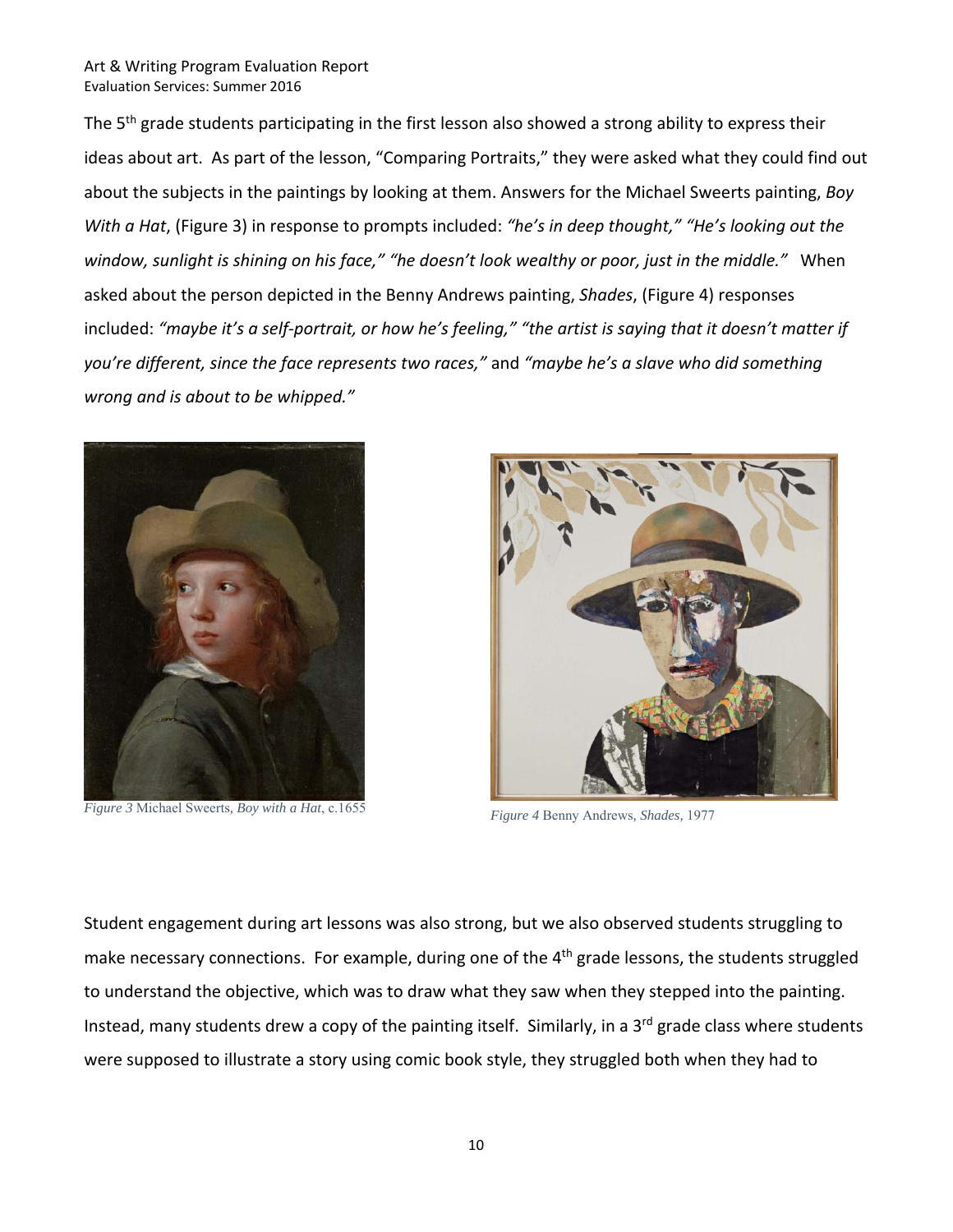imagine and create a meaningful storyline, and when they tried to select elements of the story, action, or characters to draw.

#### **Student Learning and Engagement at the Museum**

All 3<sup>rd</sup> grade, 4<sup>th</sup> grade and 5<sup>th</sup> grade students from each of the participating schools had an opportunity to visit the Wadsworth Atheneum as part of their participation in the Art & Writing Program. As stated previously, this was the highlight of the program for many of the students. They were especially interested in seeing the works that they had been studying, in seeing "real art," created by "real artists," and in trying out some of their new vocabulary. The museum visits also included opportunities for students to participate in writing activities. Observation of a group of third grade students confirmed and illustrated benefits and challenges described by teachers. The students were avid and engaged participants and they were able to make connections between art and writing. The viewing and discussions came easily, but some students struggled with the writing segment; others easily used the artwork and the conversations to inspire and describe predictions.



*Figure 5* Duane Hanson*, Sunbather,* 1971

The 3<sup>rd</sup> grade class arrived late. They were not able to initially take a close look at the Picasso painting they had been studying. Instead they visited, *Sunbather*, by Duane Hanson, at the tour start, and the docent used the opportunity to both introduce museum rules and history, and to begin working with them to make connections between art and writing, as well as between their classroom work and the work they would do at the museum. For

example, the docent asked: "*What are some tools that artists and writers use*?" Students, who were sitting around the sculpture, answered: "*pencils, paintbrushes, markers, colored pencils*." The docent then explained further that "*writers put words together to create sentences, and artists put elements of art together to create art*." When questioned, the students easily identified the elements of art as "*forms, lines, colors, and shapes*." Students then proceeded to tour and view additional works before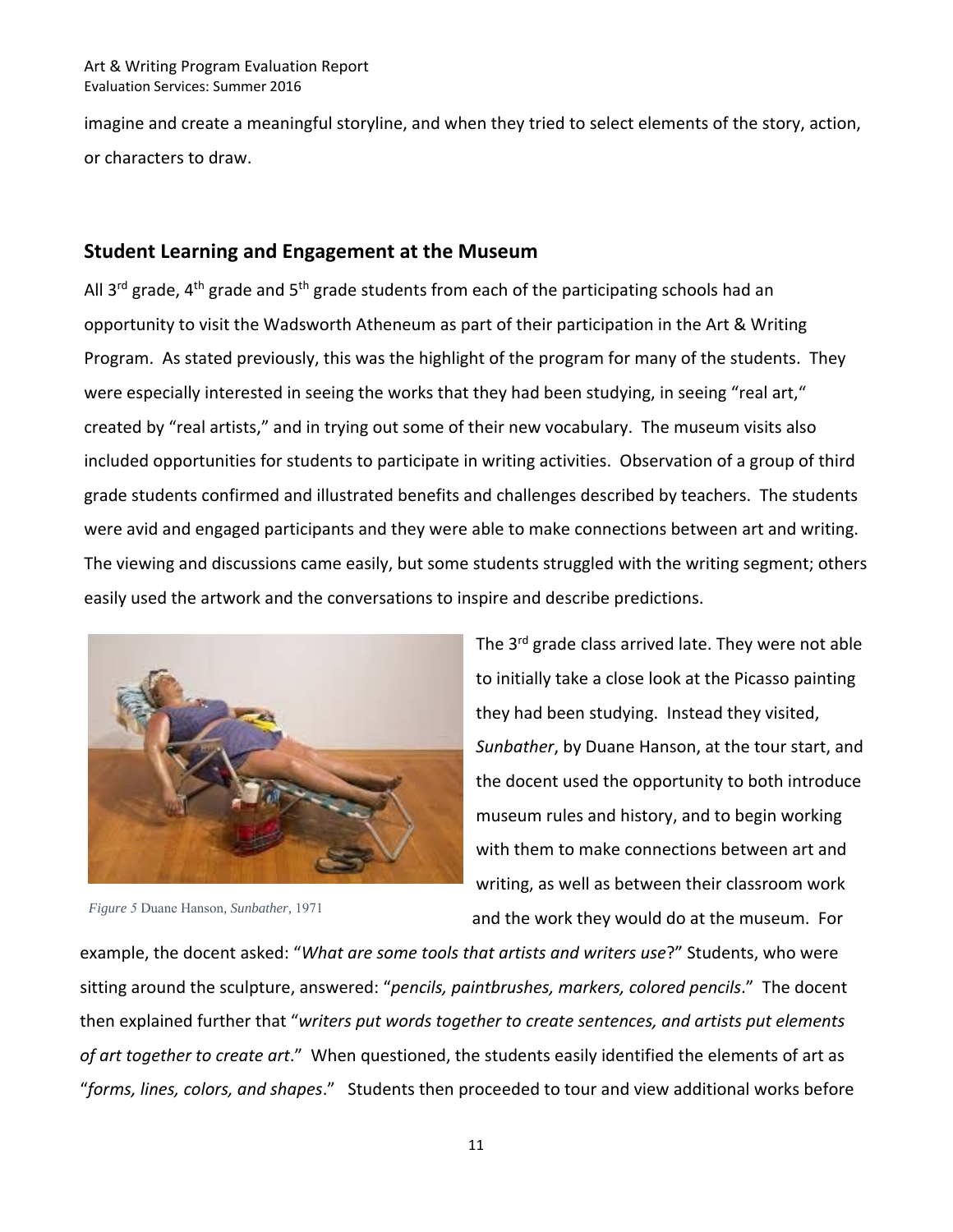sitting together again to begin the writing activity: Create a Sequence of Events using the artwork, *The Storm*, by Claude‐Joseph Vernet (1787). They started by observing the painting and discussing its subject (a crashed ship), what might have happened before, and details, including the time of day, about the setting. Students were then directed to write about what was happening/what happened next. As evidenced by their comments, the students remembered writing a prediction in class. While two students needed some assistance and two only wanted to discuss but not write, most students began writing right away. As summarized by the observer:

*Throughout, the participants used learned art terminology in their discussions (e.g., lines, primary colors, portraits, sculptures). A few students made connections to their personal lives, and all students spent time looking at the selected art and responding to questions.* 

### **Teacher use of Skills/Strategies Promoted through Art & Writing**

Based on observation, teachers followed the written curriculum extremely closely. Several read directly from the book, but were able to fluidly incorporate the principles of the curriculum, such as providing time for close looking, using open‐ended questions, and asking students to cite evidence. One teacher, who was in attendance at the professional development setting, was observed reading verbatim from the program curriculum and did not give the students time for silent close looking before she began to ask questions about the paintings. **Teachers may need refreshers or additional guidance regarding how best to use the curriculum materials**.

When asked on the final teacher survey if they would utilize the skills and strategies promoted by the Art & Writing Program, all teacher respondents said *yes* (6 said *yes, definitely* and 5 said *yes, somewhat.)* Teachers indicated that they would include the strategies in other subject areas, such as science and social studies, and one teacher wrote:

*"Artwork is a good jumping off point for observational skills. It is also a great way to get some students who wouldn't otherwise talk to actually speak. I would use the specific artwork and lessons to help my students with their own descriptive writing."* 

Based on observation of classroom lessons, teacher fidelity to the curriculum was very good overall. Teachers followed the structure that was given by the resource guide and used the strategies that were promoted, including asking open-ended questions to spur students' thinking and asking students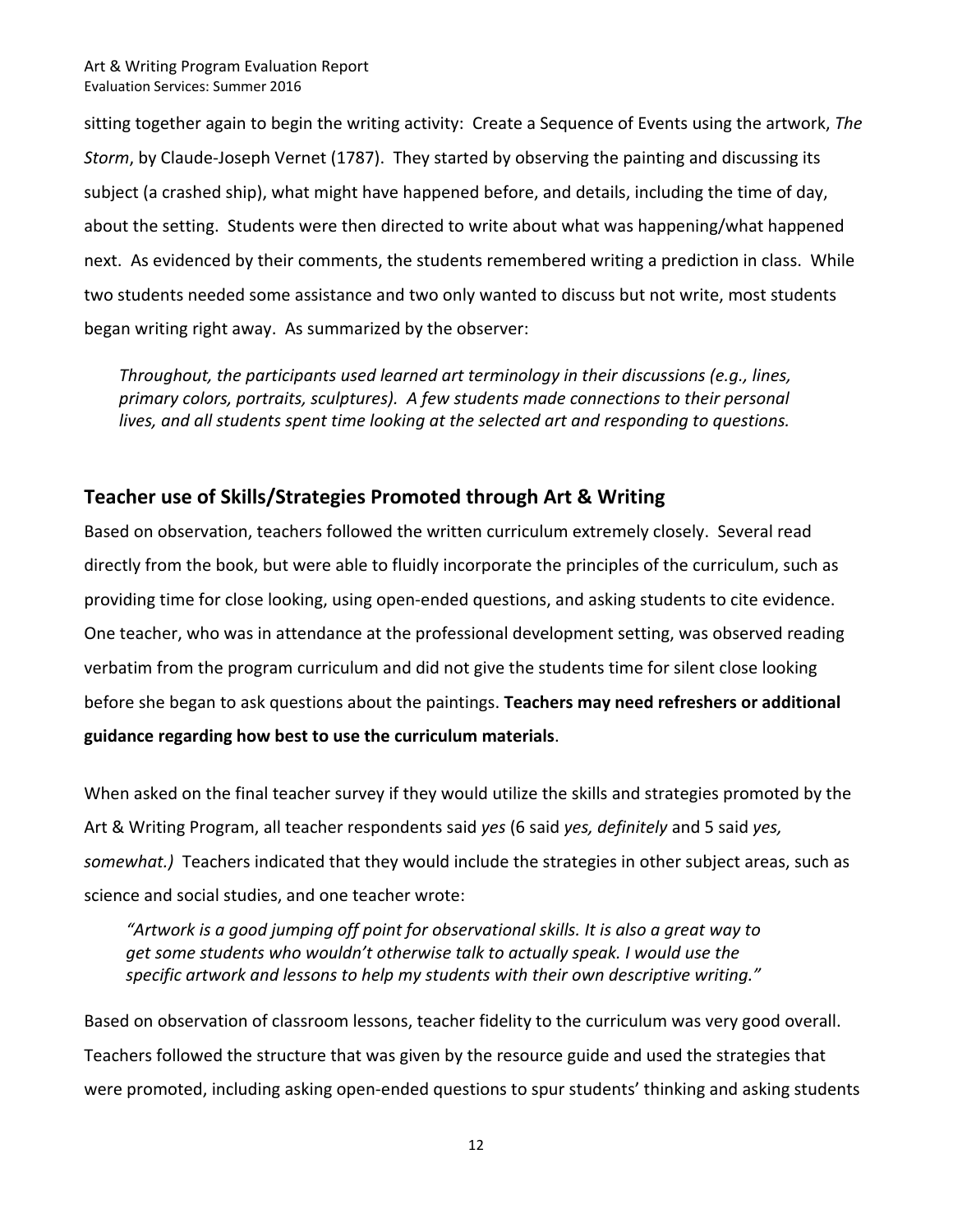to cite visual evidence for their responses. Teachers also made connections to material students

learned in other classes (e.g. math, art).





Examples of student work.

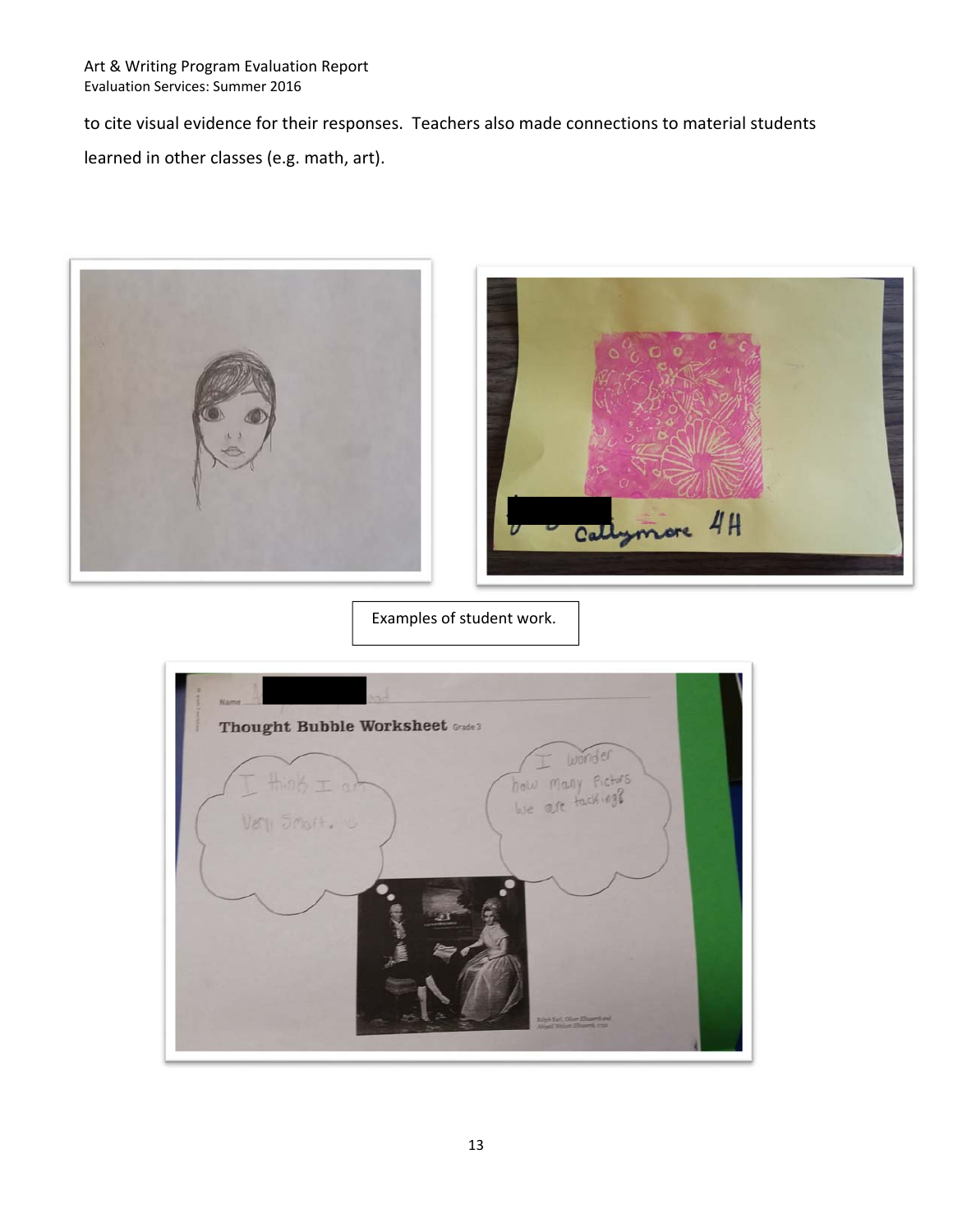## **Student Response to the Pilot and Use of Skills to Strengthen Writing**

Students had a positive and enthusiastic response to the Art & Writing Program. We observed this in the classrooms and at the Museum, and students verified it through survey responses (n=43). As shown in Table 4 (following), more than half of  $5<sup>th</sup>$  grade student respondents rated all Art & Writing activities as *good/excellent*. Students' overall enjoyment of the program, especially their visit to the museum, was also noted during both classroom and museum visit observations.

| How would you rate?        | Poor | Fair | Good/Excellent |
|----------------------------|------|------|----------------|
| Going to the Wadsworth     | 2%   | 2%   | 95%            |
| Talking about works of art |      | 14%  | 86%            |
| Making a self-portrait     | 10%  | 19%  | 71%            |
| Writing about works of art | 7%   | 38%  | 55%            |

Table 4. Student Rating of Activities (n= 42)

When students were asked to name one thing they learned, and what they liked best about the Art & Writing Program, they focused on what they saw on their docent‐led tour (see appendix for a full list of their comments).

Both students and teachers were less sure of the program's impact on strengthening writing skills. As shown in Table 4 above, proportionately fewer students rated *writing about works of art* as *good* or *excellent* (55%) as compared to visiting the Wadsworth (95% rated a trip to the Wadsworth as *good/excellent*) or talking about works of art (86% of students rated discussions about art as *good/excellent*). Table 5 below also shows that while a large majority of students reported learning *"a lot*" or at least *"a little"* about all the learning objectives, the majority of those respondents chose "*a little*" for expressing ideas about art and new vocabulary words.

Table 5. Student Assessment of Learning Objectives (n=42)

| Do you think you've learned             | I didn't learn this   I learned a little   I learned a lot |     |     |
|-----------------------------------------|------------------------------------------------------------|-----|-----|
| How to compare and contrast two figures | 3%                                                         | 45% | 53% |
| How to express your ideas about art     | 5%                                                         | 56% | 38% |
| New vocabulary words about art          | 14%                                                        | 61% | 25% |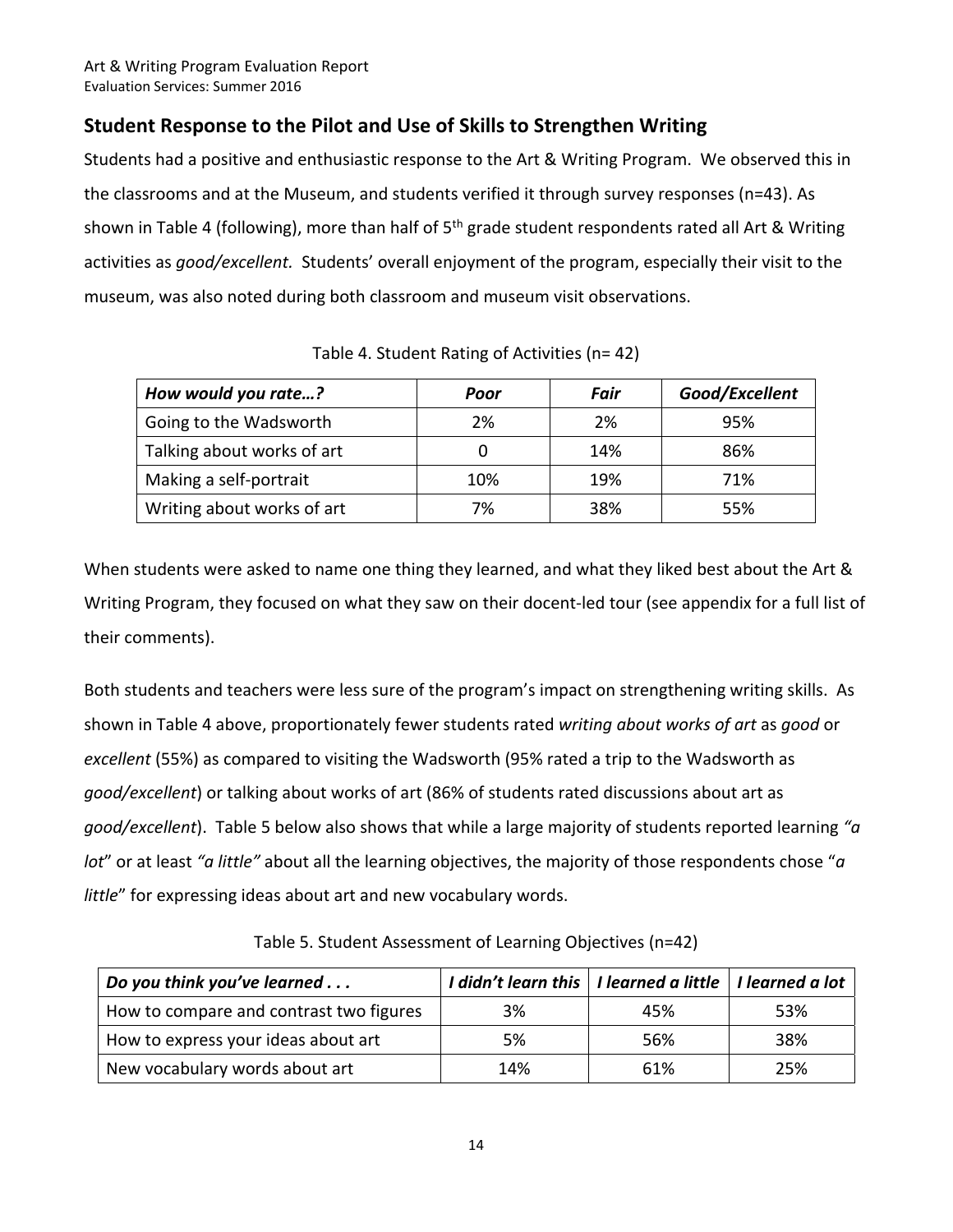Through their comments, students clarified further:

*"One thing that I learned is that* [art] *can express anything, like your imagination or what's around you. It can even express your feelings"* 

**The best things about learning with art in class were . . .** 

*"The stories of different art. It was really cool."* 

*"It helped me understand that art has a lot more meaning than you think."* 

Teachers strongly agreed that the Art & Writing Program contributed to students' observational and critical thinking skills, with 82% saying it contributed *a lot* and 18% saying it contributed *a little*.

*"Providing students with direct learning experiences helps them to have a stronger background knowledge to access in situations where they are asked to use higher levels of Bloom's [taxonomy]."* 

Like the students, fewer teachers were sure about the impact of the program on writing skills. As shown in Table 6, almost all teachers (91%) reported that the program *definitely* had an impact on students' critical thinking about art, and 82% reported the program *definitely* had an impact on students' creative thinking. But only about three‐fourths of the teachers thought the program *definitely* had an impact on students' development of level three vocabulary regarding art, and less than half thought the program *definitely* had an impact on students' narrative, descriptive or expository writing skills or their oral presentation skills.

Table 6. Teachers' Perceptions of the Impact of the Program on Students' Skills (n=11)

|                                                      | Somewhat | <b>Definitely</b> |
|------------------------------------------------------|----------|-------------------|
| Thinking critically about art                        | 9%       | 91%               |
| Creative thinking                                    | 18%      | 82%               |
| Developing specific level 3 vocabulary regarding art | 27%      | 73%               |
| Recognizing similarities between art and writing     | 45%      | 55%               |
| Narrative, descriptive, or expository writing skills | 55%      | 45%               |
| Oral presentation skills                             | 55%      | 36%               |

Observation of classroom lessons confirmed the teachers' perceptions. During the guided looking exercises, students showed their ability to think critically about the art, showed creativity, and often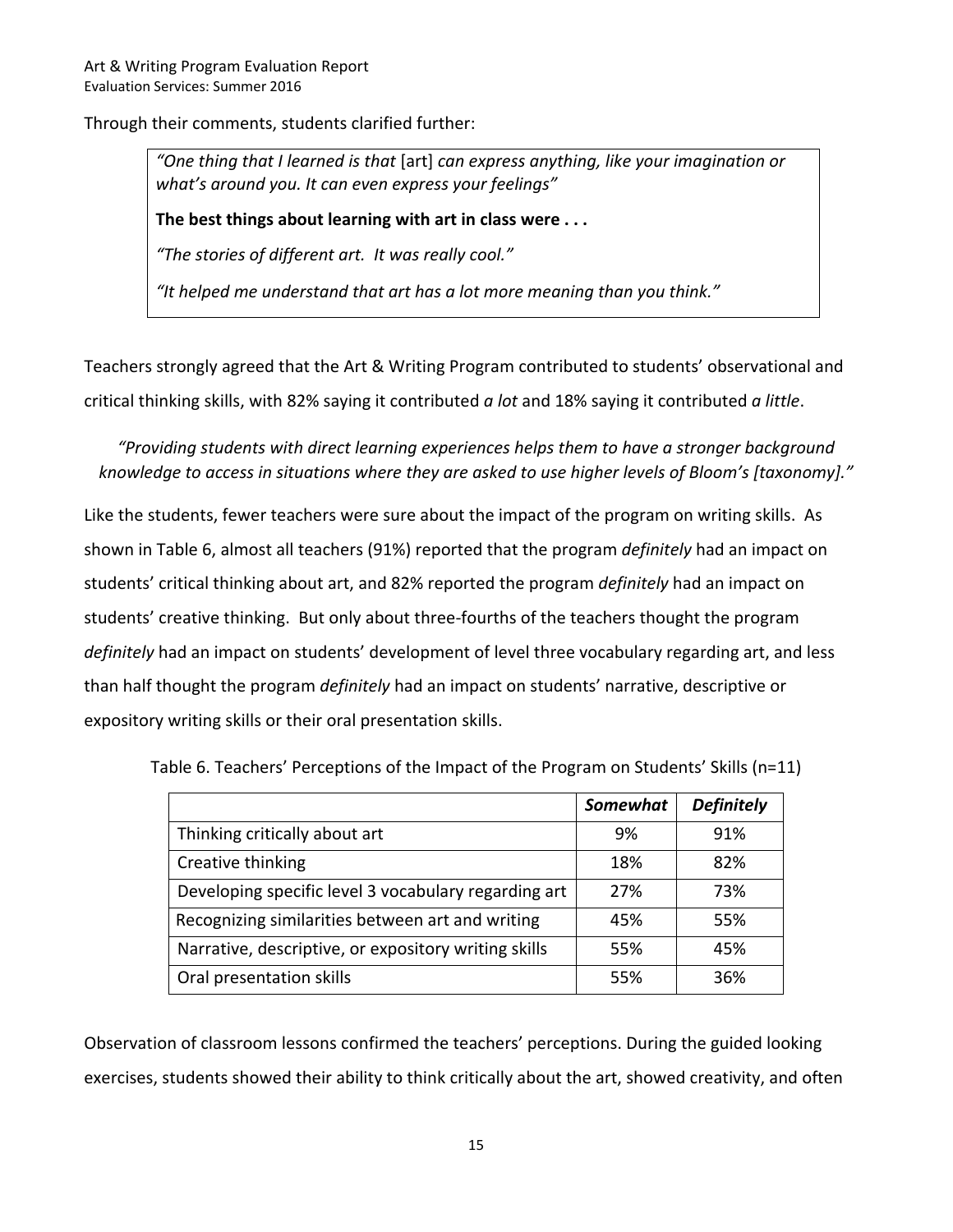used appropriate art terminology. The writing exercises were most challenging for the students; teachers frequently had to rephrase the writing objectives and on at least one occasion (3<sup>rd</sup> grade, lesson 1) the final writing product showed continued confusion, writing statements about the portrait sitters (Oliver and Abigail Ellsworth) instead of about what the subjects were thinking.

# **FOR FURTHER CONSIDERATION**

As part of their survey, teachers were asked to provide suggestions for future implementation of the Art & Writing Program. As shown in Table 7, teachers indicated that the program would benefit from the additional program components. About two‐thirds of the teachers agreed the Art & Writing program would *definitely* benefit from an additional visit to the museum or from a docent from the museum visiting their classrooms. Similarly, about two‐thirds of the teachers indicated the program would *definitely* benefit from an additional art room lesson, and everyone else thought it would benefit the program at least *somewhat* to have that additional art lesson. In contrast, only half the teachers thought additional writing activities would be a benefit.

|                                                | Somewhat | <b>Definitely</b> |
|------------------------------------------------|----------|-------------------|
| Additional museum visit*                       | 27%      | 64%               |
| Docent from the museum visiting the classroom* | 27%      | 64%               |
| Additional art room lesson                     | 36%      | 64%               |
| Additional writing activities                  | 50%      | 50%               |

Table 7. Teachers' Perceptions of Additional Program Components (n=11)

\*Note that one teacher answered NO to each of these suggestions

Teachers also clarified that they had faced some challenges with program implementation, especially with timing. While all but one teacher indicated via the survey that field trip logistics and transportation were *not challenging at all*, many teachers indicated that conducting the Art and Writing Program in the late spring (64%), and completing lessons in a regular classroom period (50%) were *somewhat challenging.* Despite these challenges, as stated previously, most (70%) of the teacher respondents said that they would *definitely* use the program lessons again, and the rest reported they might. **All the teacher respondents would recommend the Art & Writing Program to other teachers.**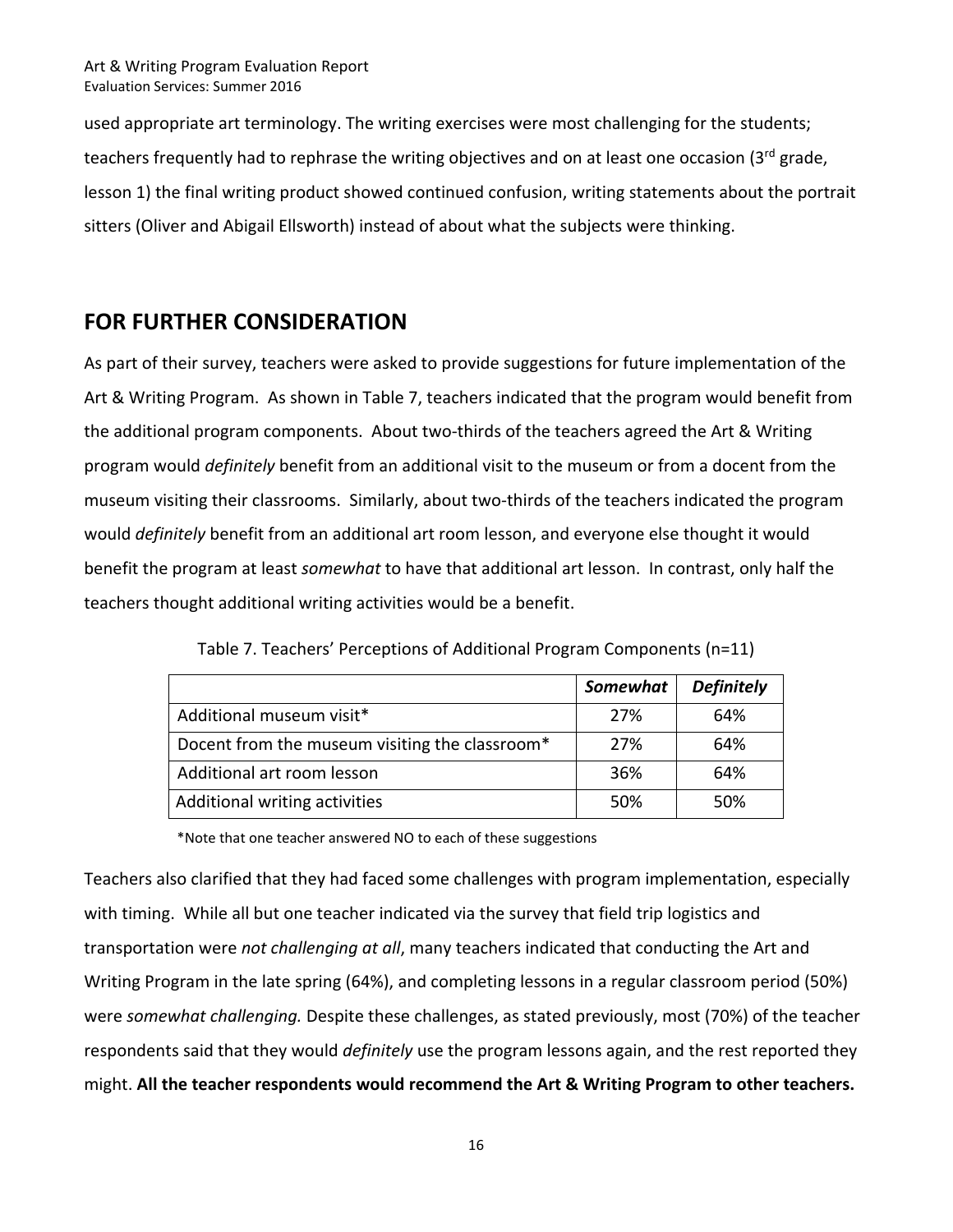## **Conclusions and Suggested Action Steps**

The Art & Writing program was successfully implemented during the spring of 2016 in the two Waterbury schools. The curriculum (especially lesson 1 and the museum visit lesson) and resource materials were tested, and important, mostly positive feedback was provided regarding their use. Student engagement in the program was strong and both teachers and students confirmed that students benefitted from participating, especially regarding learning about art, creativity, and critical thinking. Full utilization of writing activities and realization of writing outcomes were more difficult to accomplish. Additional support and strategies for these critical elements of the program would enhance program usefulness.

Based on comments from teachers and students and review of all project data, the following suggested action steps are offered for additional consideration.

- Add learning targets or objectives for each lesson. As noted in teacher feedback, while there were common core standards listed at the beginning of the lessons, there should also be an objective to provide a focus for the lessons. This would also help the students self‐assess their performance.
- The museum tours should focus on figurative art, or at the very least make a clear connection between what students have learned in the classroom and what they will be seeing and doing on the museum tour. While the students and teachers rated the museum tour favorably, multiple teachers noted that the tour did not reinforce the classroom activities.
- Students showed great ability to think critically about the art that they were looking at and analyze it using the framework presented (e.g., setting, facial expression, props), but struggled to translate that into writing. In some cases, it was obvious that the prompt was not clear to the students. It may be a good idea to solicit additional teacher feedback specifically on the writing exercises. Of the classroom lessons that were observed, the one that was most successful was the writing prompt about the two girls (Rivera and Sargent paintings) and what they did when the museum was closed.
- Based on observation, there were varying levels of teacher preparation in advance of each lesson. It is possible that the teacher satisfaction with each lesson (showing the highest for the museum trip, which required less teacher preparation time and responsibility) may be a better reflection of the challenges of implementing the program in the condensed timeframe. Teachers reported enjoying use of these new techniques to engage students and we saw evidence of that during classroom visits, but they may not have had enough lead-time to take full advantage of all the resources.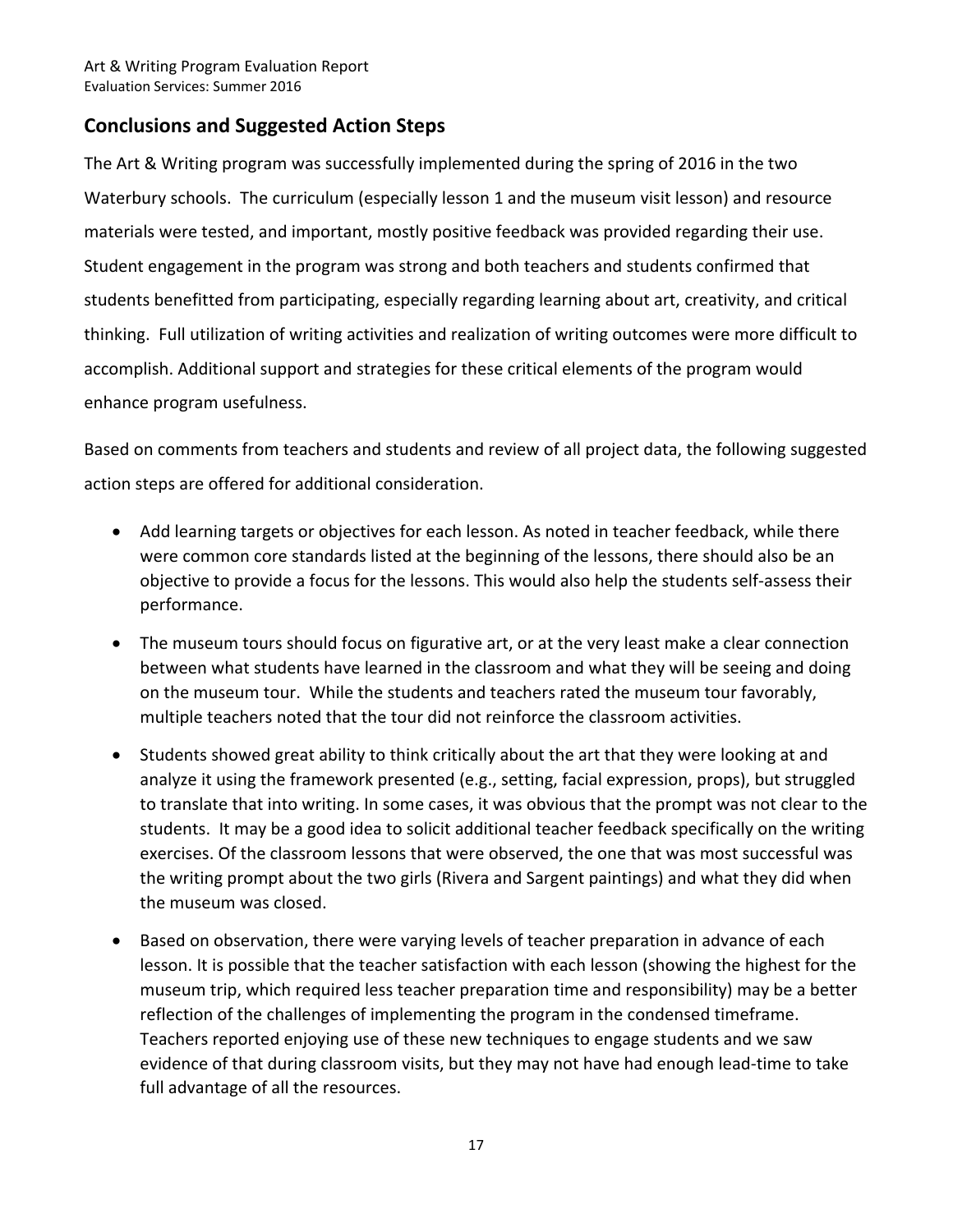- It may make sense to present the content as four classroom lessons, two art lessons, and a museum tour, and help teachers to find a way to schedule it accordingly.
- It may be a useful to think about how to tie the writing exercises more explicitly to the guided looking exercises so that students can more effectively build on the work they are doing as a group.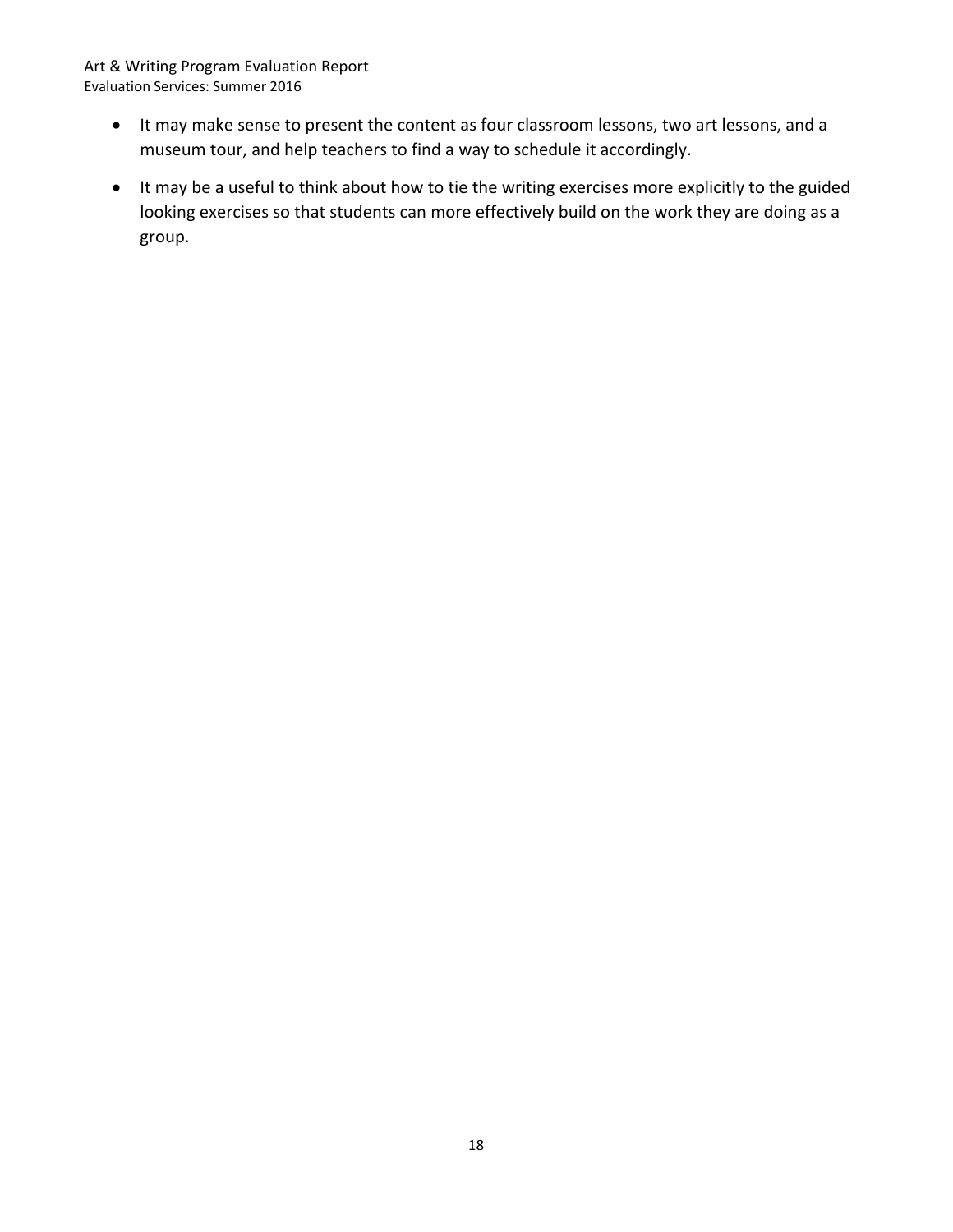# **APPENDIX**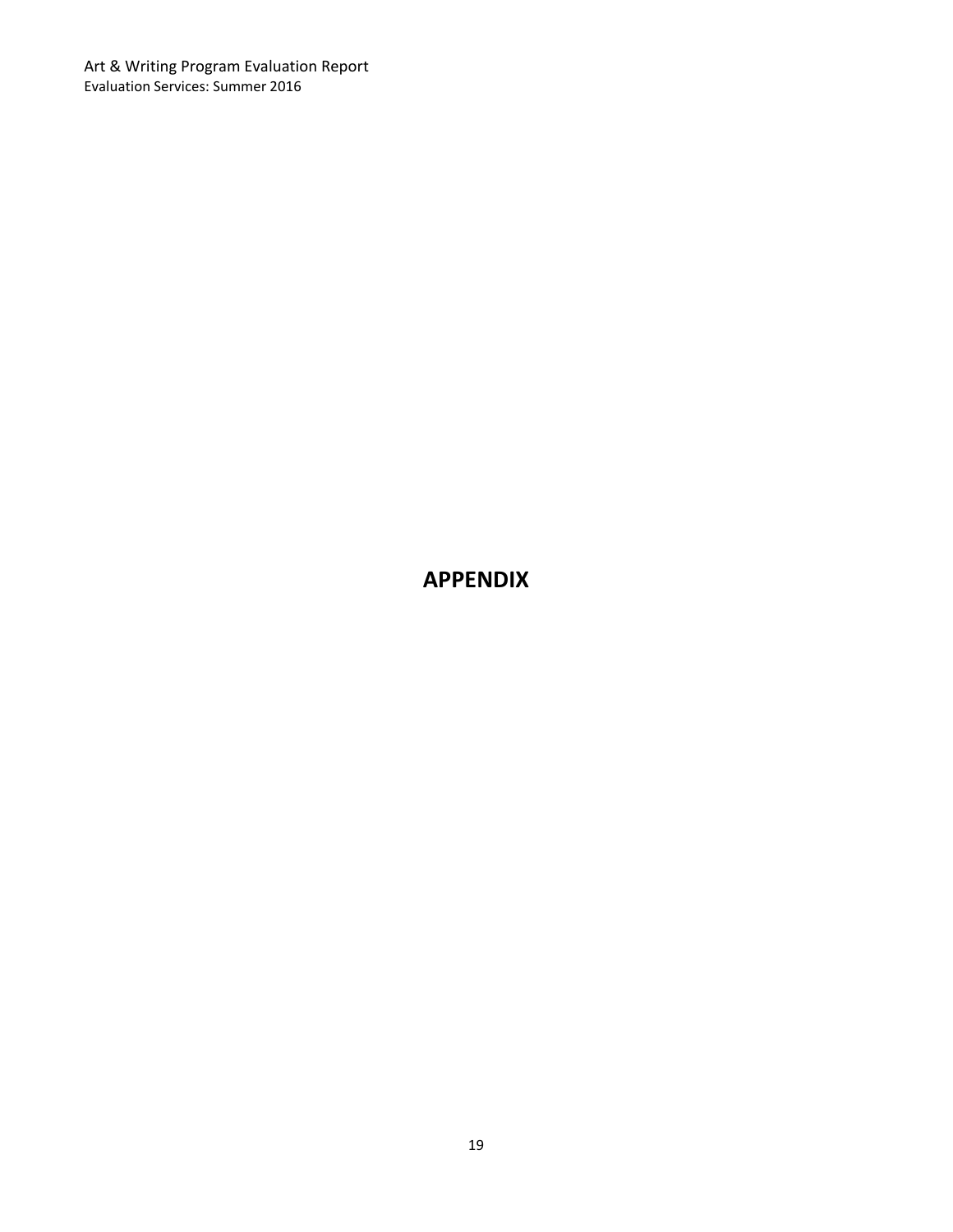# **Detailed Feedback on the Program Lessons: Content and Materials**

- All but one teacher respondent (25 of 26 96%) rated lesson implementation as *excellent/good*. As they tried using the curriculum and suggested strategies, things went well.
- All but two teacher respondents (24 of 26 ‐ 92%) rated student engagement during each lesson as *excellent/good*. This was further corroborated by responses on the final teacher survey and by the students themselves.
- Most teacher respondents (22 of 24 92%) rated the guided looking activities as *excellent/good*. Other evaluation findings showed that these were some of the most effective and enjoyable aspects of the project.
- In contrast, the writing exercises associated with each lesson were only rated as *Excellent* or *Good* by 69% of the teachers who provided ratings (18 of 26). This was consistent across grade levels and with other data collected through observations and surveys of students.
- The artwork reproductions, disc of program images, and The Glossary of Art Terminology were identified as at least *somewhat useful* for lessons 1 and 4 by all teacher respondents (all grade levels), and two‐thirds or more of teachers reported they were *very useful*. Teachers found the artwork reproductions especially helpful.
- All the teacher respondents who used the Teacher Curriculum Resource before going to the museum also said it was *useful*, about half said it was *very useful*.
- The Tips for Teaching from Art were identified by all but one of the teacher respondents who used them for the first lesson as *very useful*, but only about half the teacher respondents who used them for the 4th lesson answered similarly (most teachers said they were only *somewhat useful*).
- The Lesson Plans in the Teacher Curriculum Resource were identified by almost all the teacher respondents who used them for either Lesson 1 or 4 as *very useful*. This was only true for about two-thirds of the teachers who used The Art Facts for either lesson or the Tips for Teaching from Art (the latter was most useful for lesson 1).
- The extension activities were identified as useful by all the teacher respondents for both lessons 1 and 4 (all grades), but only a few teachers found them *very useful*. Only one 5<sup>th</sup> grade teacher reported developing a Word Wall (for lesson 4).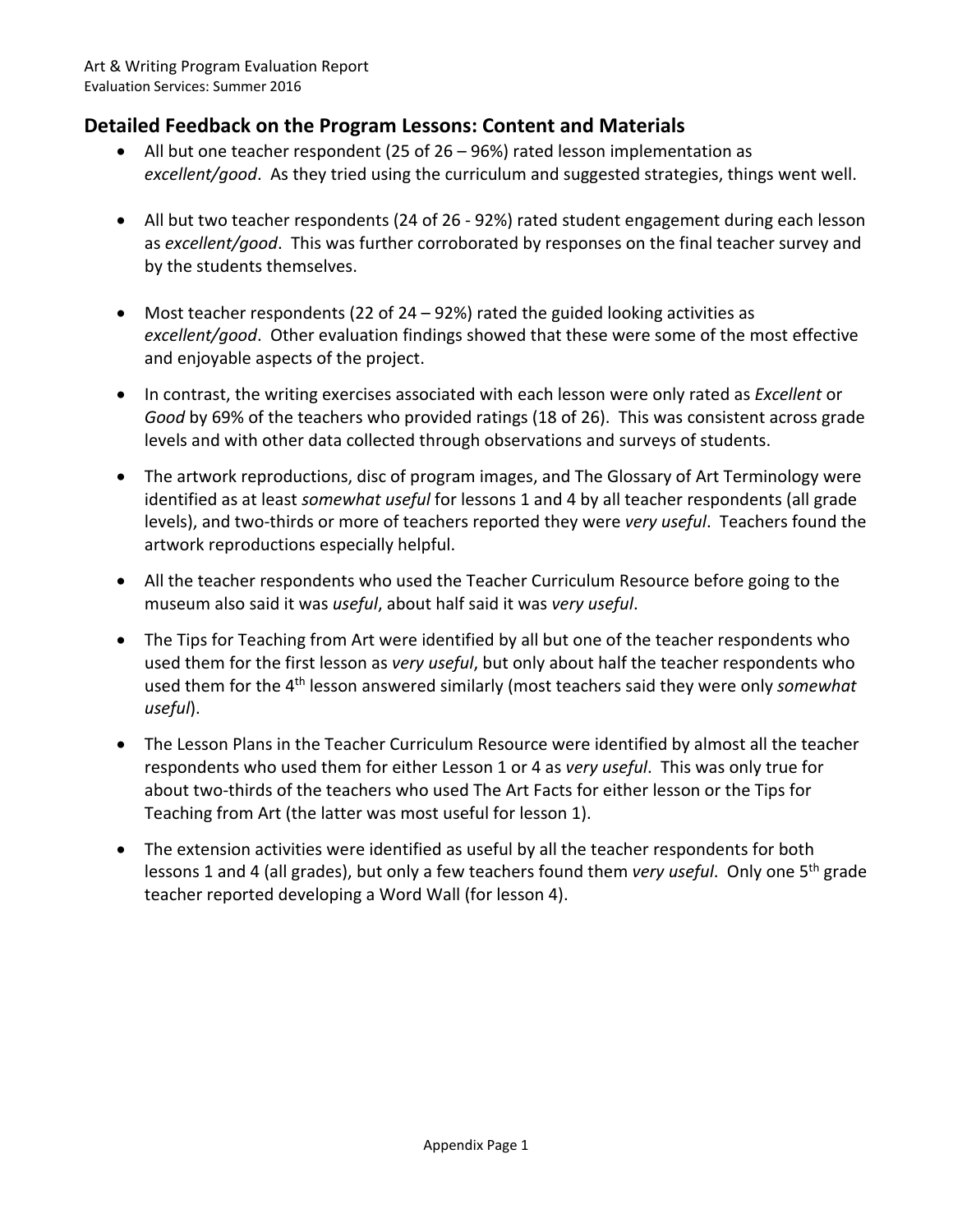# **Detailed Feedback on the Program Lessons: Outcomes/Student Benefits**

 All teacher respondents reported that at least *some of their students* used critical thinking skills during the lesson to interpret the works of art. A few of the  $4<sup>th</sup>$  and  $5<sup>th</sup>$  grade teachers said it was true for *all their students*. Similar findings were true regarding development of level 3 vocabulary, though only two teachers thought this was true for all their students, and only for lesson 1.

## **Detailed Feedback on the Museum Visit/Program Lesson**

- All teacher respondents reported that at least *some of their students* identified specific elements from works of art to support their opinions. A few of the  $3<sup>rd</sup>$  grade teachers and at least one 4th grade and one 5th grade teacher said it was true for *all their students*.
- All teacher respondents reported that at least *some of their students* used critical thinking skills to interpret works of art while they were at the museum. Two of the 3<sup>rd</sup> grade teachers and at least one 5th grade teacher said it was true for *all their students*.
- All of the 3rd and 5th grade teacher respondents reported that *all of their students* exercised their oral presentation skills to describe and interpret works of art at the museum. All of the 4<sup>th</sup> grade teachers reported the same for at least *some of their students*.
- All of the 3rd grade and 5th grade teacher respondents reported that *all of their students* recognized similarities between art and writing. All of the 4<sup>th</sup> grade teachers reported the same for at least *some of their students*.
- All of the teacher respondents at all three grades reported that at least *some of their students* developed and/or utilized level 3 art vocabulary in their observations.
- All of the 3rd grade teacher respondents reported that *all of their students* expressed interest in returning to the Wadsworth. All of the  $4<sup>th</sup>$  and  $5<sup>th</sup>$  grade teachers reported the same for at least *some of their students*.
- All of the 3<sup>rd</sup> grade and 5<sup>th</sup> grade teacher respondents and half of the 4<sup>th</sup> grade teacher respondents reported that the Introductory Classroom Lesson for preparing students to discuss works of art at the museum was *very useful*.
- All of the 3<sup>rd</sup> grade and 5<sup>th</sup> grade teacher respondents but only one of the 4<sup>th</sup> grade teacher respondents reported that the Teacher Curriculum Resource was *very useful* for preparing students for the museum visit to discuss works of art at the museum was *very useful*.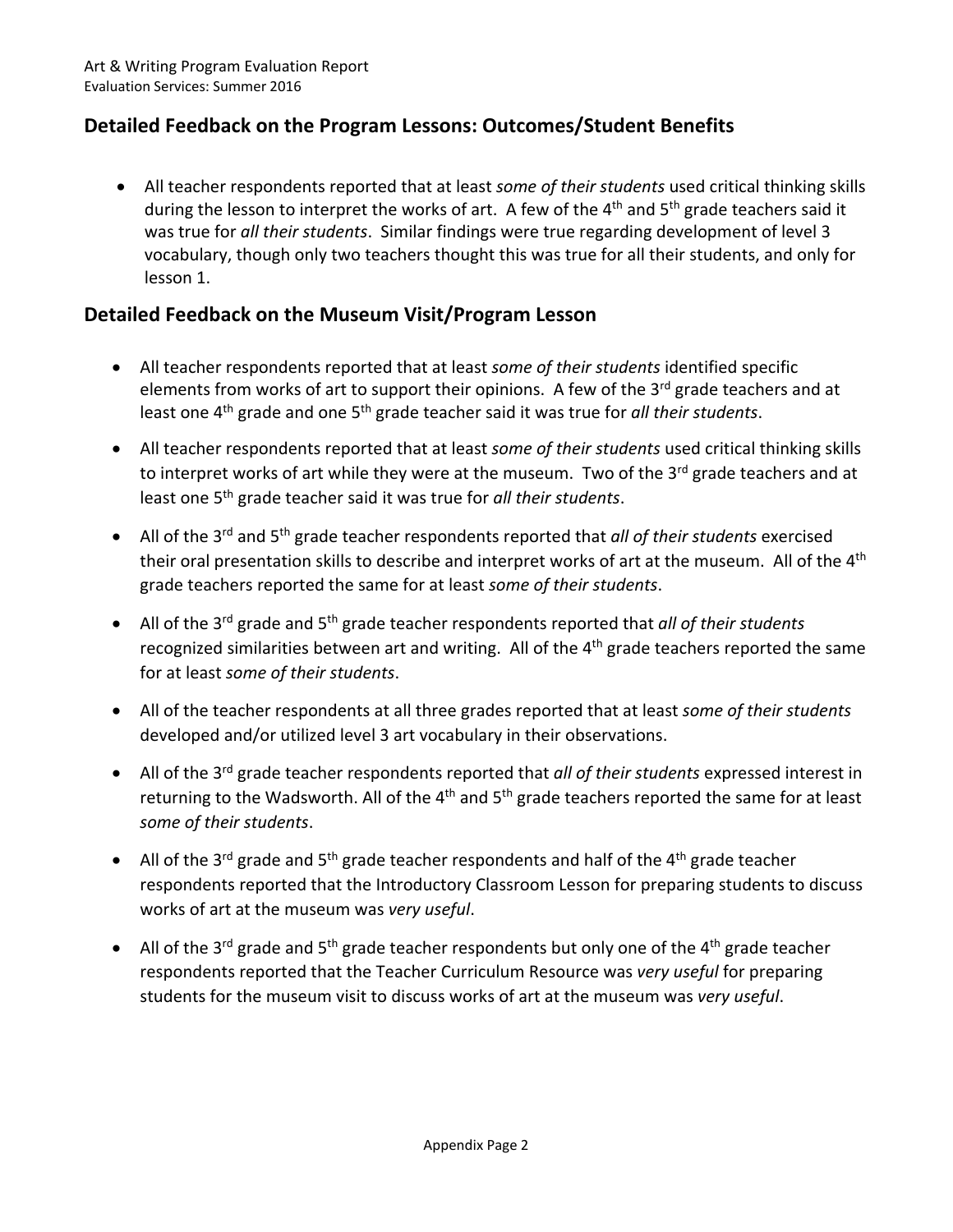#### Examples of Student Responses to the Question:

#### Since you have been working on Art & Writing, what was one thing you learned?

*I learned about pictures in different places and the background and fore ground.* 

*I* learned that in the old times people did not like when people drew with poor definition.

*I learned about art and realistic paintings.* 

We learned about landscape, city scape, and much more.

*How they use different materials to do art and how to see and identify what they use.* 

*I learned how you can compare and contrast.* 

The one thing that I learned about was the background, the middle ground, and the fore ground.

*One thing I learned was that I got to learn about new artist way of painting and colors.* 

*I learned how long art makes.* 

*One thing I learned was landscape and the colors.* 

*[I learned about] fore ground and background* 

*One thing that I learned is that [art] can express anything like your imagination or what's around you it can even express your feelings.* 

*One thing I learned was about landscapes and sky scapes.* 

*I* learned about a big tree that they had to protect.

*Not every single painting can be smooth.* 

*What I learned was about art and vocabulary words and a lot of things they're fun.* 

*How to express your ideas about art, what you think about it.* 

*I learned that all painters use different ways to paint their pictures‐ some do soft, 3‐D, splatter paint. There are all different ways.* 

*One thing that I've learned was painting sometimes you use brush work.* 

*I* learned that the Greeks loved the human body and what abstract art really was.

*I learned that you can be as creative as you want with art.* 

*I learned that when that painting looks like if they use bright colors that they do brush work.* 

*I learned how to compare and contrast two figures.* 

*I learned how abstract art works.* 

*I learned that art is a beautiful gift that not all people have this gift, so you should express yourself with this talent.* 

*How to compare paintings and statues.*